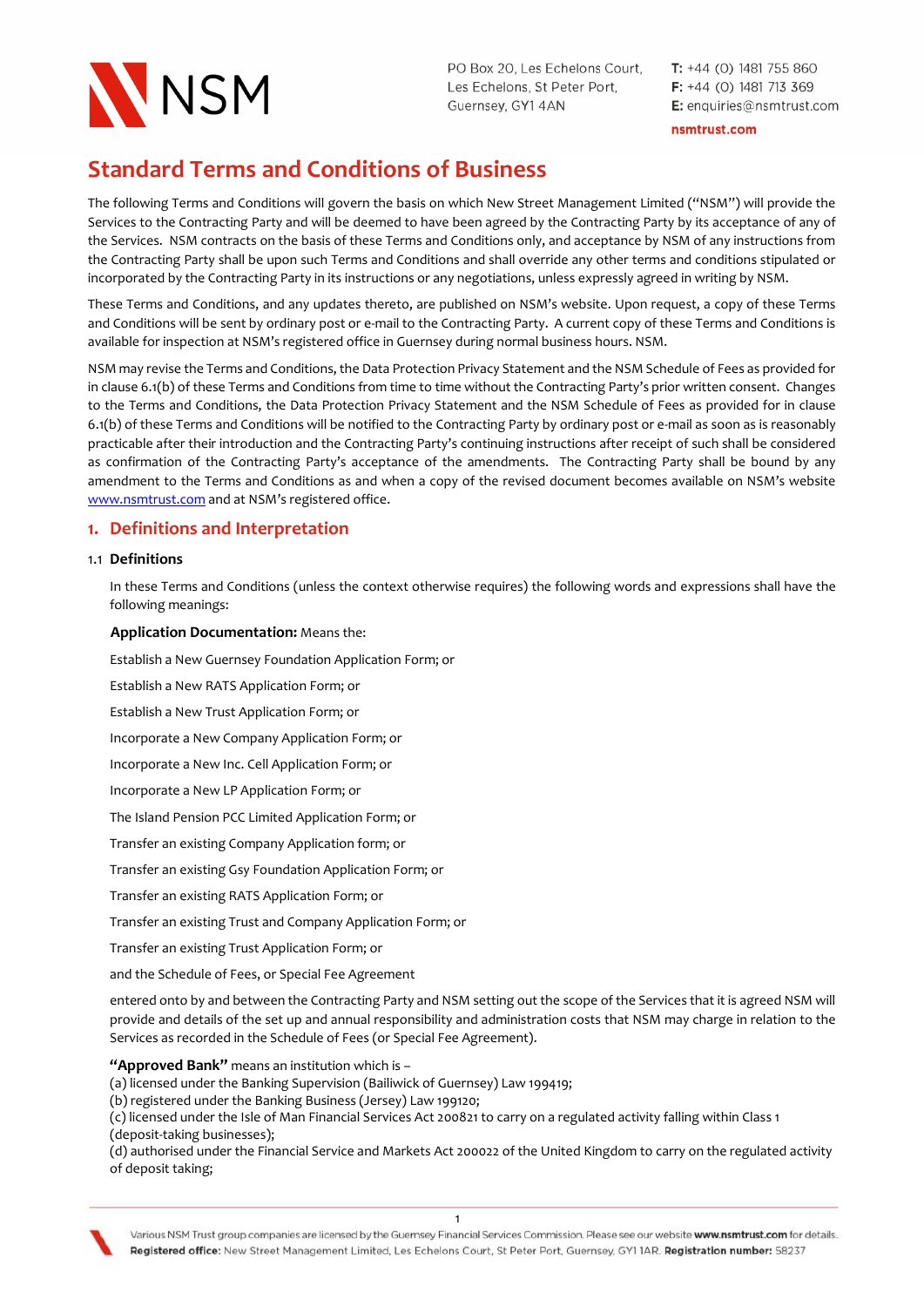

 $T: +44$  (0) 1481 755 860  $F: +44$  (0) 1481 713 369 E: enquiries@nsmtrust.com

#### nsmtrust.com

(e) a building society, registered and incorporated under the Building Societies Act 198623 of the United Kingdom, which operates a deposit taking business without restriction;

(f) a bank which is supervised by the central bank or other banking regulator of a member state of the Organisation for Economic Cooperation and Development ("OECD");

(g) a credit institution established in a European Union ("EU") or European Economic Area ("EEA") state and duly authorised by the relevant home state regulator; or

(h) any other bank where the licensee is satisfied with its capital adequacy and that the applicable laws and regulations governing such bank provides a similar level of protection of client money to institutions listed above;

Guidance Note: For (h), the licensee should ensure that the bank meets the following criteria:

1) is subject to regulation by a national banking regulator;

2) is required to provide audited accounts annually;

3) has minimum net assets of £5 million (or its equivalent in any other currency at the relevant time) and has a surplus of revenue over expenditure for the last 2 financial years; and

4) has an annual audit report which is not materially qualified.

Agreement: Means these Terms and Conditions, the Application Form and, Schedule of Fees (or Special Fee Agreement if applicable) as they may be varied from time to time and at any time.

Contracting Party: Means any person with whom an NSM entity has entered into the Application Documentation and at whose

request it is providing the Services and, in the case of an individual, includes that individual's heirs, personal representatives and assigns and, in the case of a body corporate, includes its successors and assigns.

#### Corporate Services: Means such of:

- (i) the management and administration (and may mean formation or foundation) of a company (including incorporated cell companies and protected cell companies), partnership or foundation (being the Managed Entity) including, without limitation, the provision of directors and other officers, nominees, registered agent, administrative office or registered office to a company, general and limited partners to partnerships and council members, guardian or registered agent to a foundation or any other services as agreed between NSM and the Contracting Party;
- (ii) the services referred to in clauses 3.1 to 3.4 inclusive of these Terms and Conditions; and
- (iii) such other activities including, without limitation, the maintenance of statutory registers and minute books, filing of annual returns or verification notices, liaison with registered agents and company registrars on behalf of a company, making statutory filings, sending notices required in connection with general meetings or shareholder resolutions, provision of nominee shareholders, book-keeping, preparation of management reporting and financial statements as are required to be performed in connection with the administration of the affairs of the Managed Entity, as have been agreed in the Letter of Engagement, or otherwise in writing between the Parties

CRS: means Common Reporting Standard issued by the Organisation of Economic Co-operation and Development;

Data: Has the meaning given to the term as defined in the Data Protection Law.

Data Protection Law: Means the Data Protection (Bailiwick of Guernsey) Law, 2017.

Data Protection Privacy Statement: Means the NSM privacy statement which NSM will provide or make available to the Contracting Party, as modified from time to time.

Default Interest: means interest at a rate of two per cent 2% per month above the base lending rate of the Bank of England from time to time.

#### Event of Default: Means:

- (a) the Contracting Party fails to pay any amount due under these Terms and Conditions (or as otherwise agreed between the Parties) on the due date for payment and remains in default not less than two months of such amount becoming due; or
- (b) circumstances surrounding the operation and/or ownership of the Managed Entity which in the sole opinion of NSM render the continued provision of Services impracticable, unlawful or undesirable, including (but not limited to):
- (i) any breach or potential breach by the Managed Entity of any regulation or law;

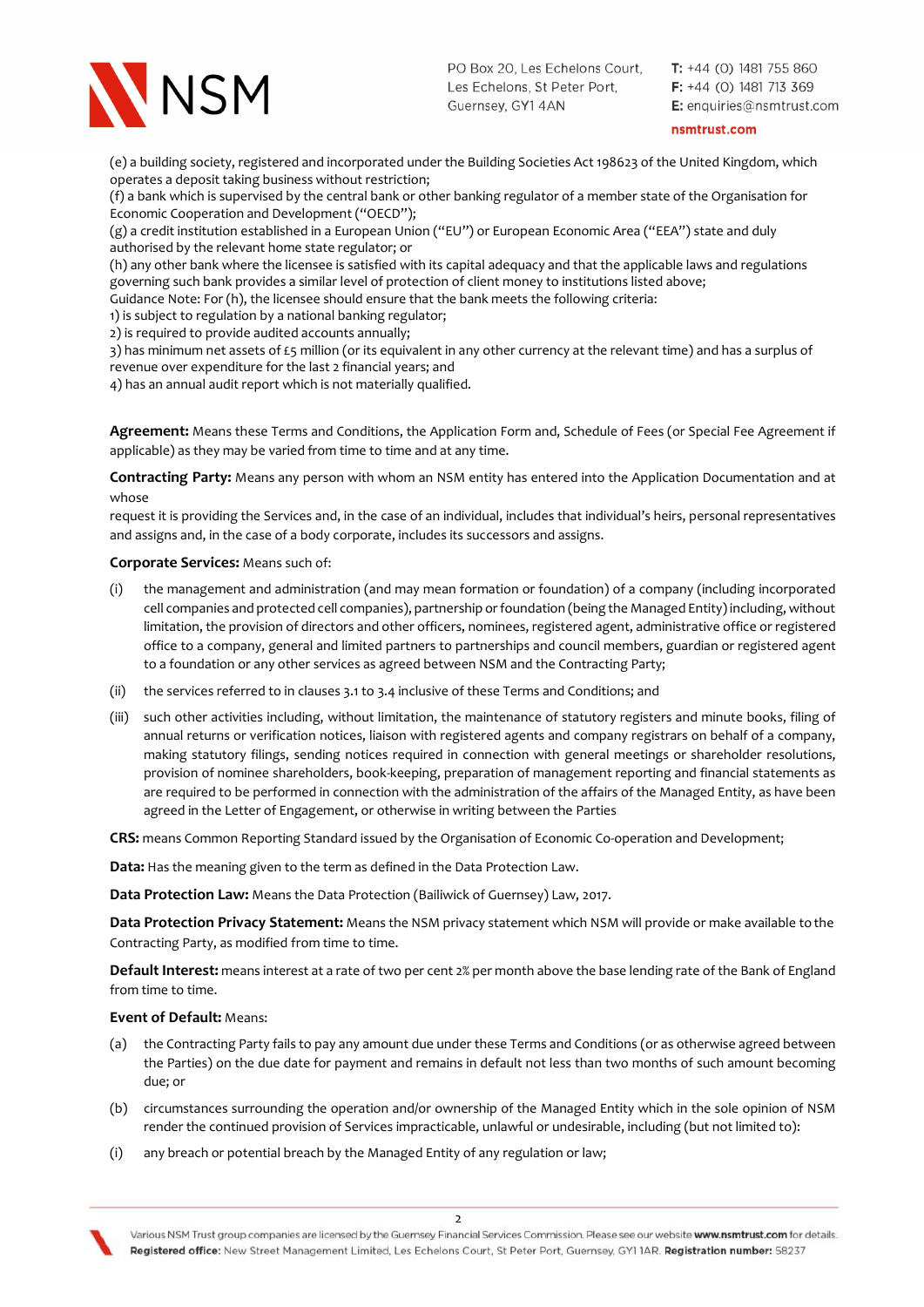

 $T: +44$  (0) 1481 755 860  $F: +44$  (0) 1481 713 369 E: enquiries@nsmtrust.com

nsmtrust.com

- (ii) where NSM becomes aware that a Managed Entity is under investigation by a judicial or regulatory authority or is being prosecuted for a criminal offence;
- (iii) through no fault of NSM, the Managed Entity or the business or assets thereof are carried on or managed in such manner as is likely to bring NSM into disrepute; or
- (iv) NSM is unable to obtain proper instruction from the Contracting Party.
- (c) either of the Parties commits a breach of any of the material terms of these Terms and Conditions and (if such a breach is remediable) fails to remedy that breach within thirty (30) days of that party being notified in writing of the breach; or
- (d) either of the Parties repeatedly breaches any of the terms of these Terms and Conditions in such a manner as to reasonably justify the opinion that its conduct is inconsistent with it having the intention or ability to give effect to the terms of these Terms and Conditions; or
- (e) the Contracting Party fails, upon request from any NSM company, to provide to it (within a timeframe considered by it to be reasonable in all the circumstances prevailing at the time of such request but which timeframe may be less than twenty four (24) hours from the date or time of the request) such documents or information as NSM shall in its sole discretion consider it requires to comply with the Law including in particular but not limited to documents or information that it requires in order to fulfil its obligations under applicable due diligence Law; or
- (f) the other Party suspends, or threatens to suspend, payment of its debts, is unable to pay its debts as they fall due, admits its inability to pay its debts, or has no reasonable prospect of paying its debts; or
- (g) the other Party commences negotiations with all, or any class of, its creditors with a view to rescheduling any of its debts, or makes a proposal for, or enters into any compromise or arrangement with, its creditors; or
- (h) (being a company) a petition is filed, a notice is given, a resolution is passed, or an order is made, for or on connection with the winding up of the other Party, or (being a natural person) the other Party is declared bankrupt; or
- (i) an application is made to court, or an order is made, for the appointment of an administrator, a notice of intention to appoint an administrator is given, or an administrator is appointed over the other Party; or
- (j) a person becomes entitled to appoint a receiver over the assets of the other Party, or a receiver is appointed over the assets of the other Party; or
- (k) a creditor or encumbrancer of the other Party attaches or takes possession of, or a distress, execution, sequestration or other such process is levied or enforced upon or commenced against, the whole or any part of its assets and such attachment or process is not discharged within fourteen (14) days; or the property of either of the Contracting Parties is declared en désastre or becomes insolvent or goes into liquidation (other than a voluntary liquidation for the purpose of reconstruction or amalgamation); or
- (l) any event occurs, or proceeding is taken, with respect to the other Party in any jurisdiction to which it is subject that has an effect equivalent or similar to any of the events mentioned in (d) to (l) hereto.

Fiduciary Client Money: Means money which is -

(a) held or received on behalf of a Contracting Party; or

(b) controlled by NSM in accordance with the responsibilities NSM has agreed to undertake in the course of carrying out Corporate Services

Fiduciary Law: Means The Regulation of Fiduciaries, Administration Businesses and Company Directors, etc. (Bailiwick of Guernsey) Law, 2000 and any regulations made there under and codes issued in connection therewith.

Foundation Documentation: Means the documentation of the foundation which is the Managed Entity and includes the charter, regulations or articles (howsoever named) and any and all documents ancillary thereto or which vary or amend such documents.

GFSC: Means the Guernsey Financial Services Commission.

Guernsey: Means the Bailiwick of Guernsey.

 Guernsey Registrar: Means the Guernsey Registrar of Companies established under the Companies (Guernsey) Law, 2008 and any subsequent amendment thereof.

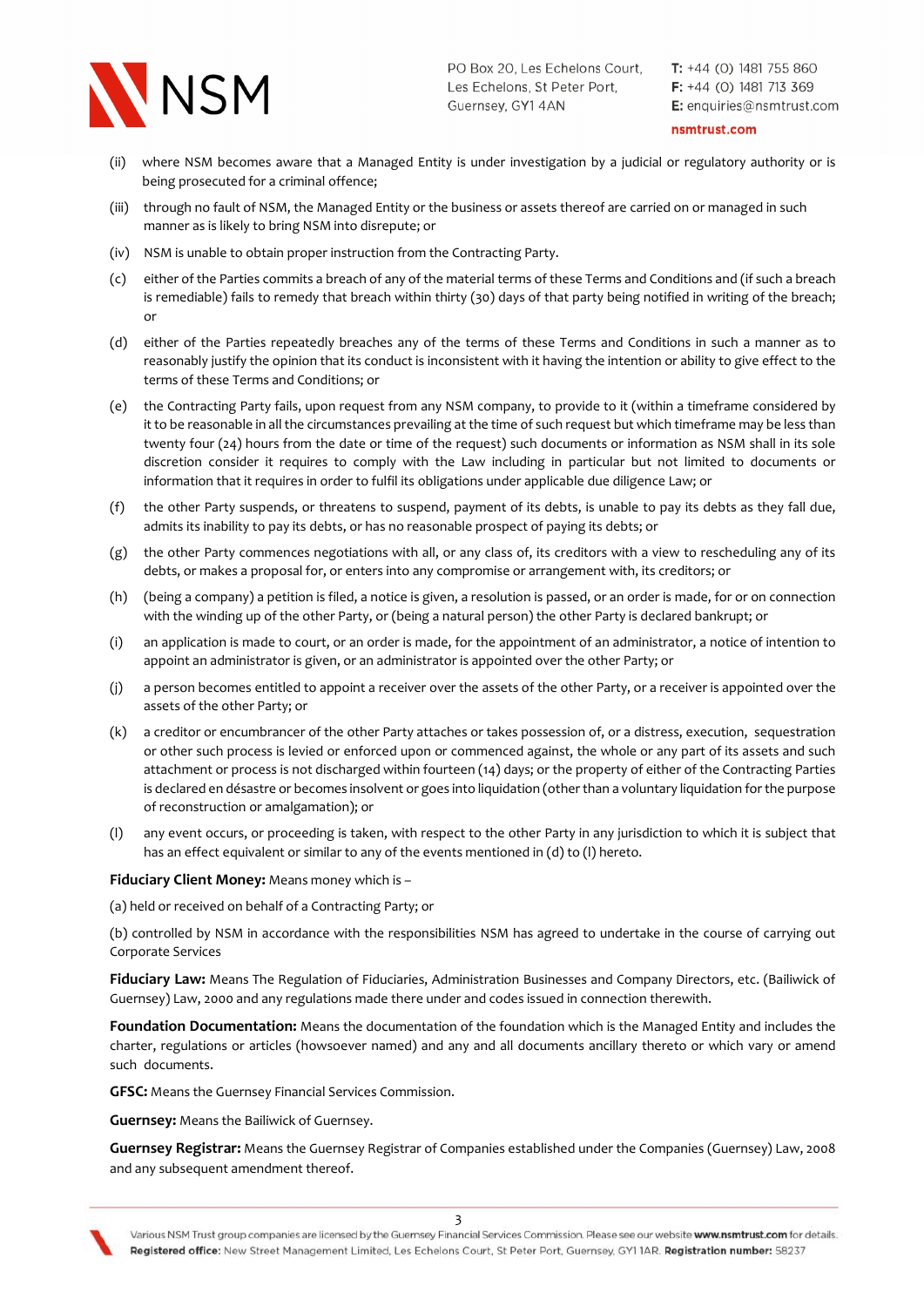

 $T: +44$  (0) 1481 755 860  $F: +44$  (0) 1481 713 369 E: enquiries@nsmtrust.com

#### nsmtrust.com

Holding Company and Subsidiary: Mean a "holding company" and "subsidiary" as defined in section 531 of The Companies (Guernsey) Law, 2008.

IGAs means Inter-governmental Agreements;

 Indemnified Parties: Means the former, present and future directors, Officers, employees of NSM and each of them and any person appointed by NSM and the personal representatives of such directors, Officers, employees and person appointed.

Insolvency Event: Means, in respect of the Managed Entity, the occurrence of any of the following events:

- (a) that the Managed Entity is unable or admits inability to pay its debts as they fall due, suspends making payments on any of its debts or, by reason of actual or anticipated financial difficulties, commences negotiations with one or more of its creditors with a view to rescheduling any of its indebtedness;
- (b) any corporate action, legal proceedings or other procedure or step is taken in relation to or with a view to:
- (i) the suspension of payments, a moratorium of any indebtedness, winding-up, dissolution, administration, bankruptcy or reorganisation (by way of voluntary arrangement, scheme of arrangement or otherwise) of that person;
- (ii) a composition, assignment or arrangement with any creditor of that Managed Entity;
- (iii) the appointment of a liquidator, receiver, administrator, administrative receiver, trustee in bankruptcy, compulsory manager or other similar officer in respect of that Managed Entity or any of its assets; or
- (iv) enforcement of any security over any assets of that Managed Entity; or
- (c) or any analogous procedure or step taken in any jurisdiction.

Key Contact: Means the NSM director, Officer or employee having charge of supervising the provision of the Services under these Terms and Conditions, the name of such person having been provided to the Contracting Party.

Law: Means all laws, ordinances, statutory instruments, codes and regulatory requirements (including rules, codes of conduct or guidance) of Guernsey and of any other jurisdiction to which the Managed Entity is subject and, where applicable, of any other relevant jurisdiction, and for the avoidance of doubt includes the Fiduciary Law.

Liabilities: Means all liabilities, actions, proceedings, claims, demands, taxes and duties and all associated interest, penalties and costs and all other expenses whatever.

Managed Entity: Means the company, partnership, limited partnership, limited liability partnership, foundation, trust or pension arrangement as the case may be to which the Services are provided by NSM pursuant to these Terms and Conditions.

NSM: Means New Street Management Limited and any of its joint licensees listed on the GFSC's website from time to time.

Officers: Includes directors and company secretaries.

Parties: Means the Contracting Party and NSM.

Pooled Account: Means an account used to hold Fiduciary Client Money for or on behalf of one or more Contracting Parties or Managed Entities under the limited circumstances set out in Section 7.4.

Proper Communication: means communications made in such form (whether, oral, written, telecopied, faxed, emailed, or by other electronic transmission) given signed or sent or purported to be given signed or sent by any person that NSM reasonably believes to have authority to give directions, requests, instructions, advice or recommendations on behalf of a Managed Entity under the terms governing such Managed Entity including but not limited to its beneficial owners, appointed officials or directors of a company, or investment manager, settlor, trustee, protector or enforcer of a trust,.

Registered Office Address: Means the registered office of a company or foundation as required by applicable Law.

Services: Means the Corporate Services and the Trust Services.

Special Fee Agreement: Special Fee Agreement between the Contracting Party and NSM setting out the set up and annual responsibility and administration costs that NSM may charge in relation to the Services provided.

Terms and Conditions: Means these standard terms and conditions of business as amended or modified from time to time.

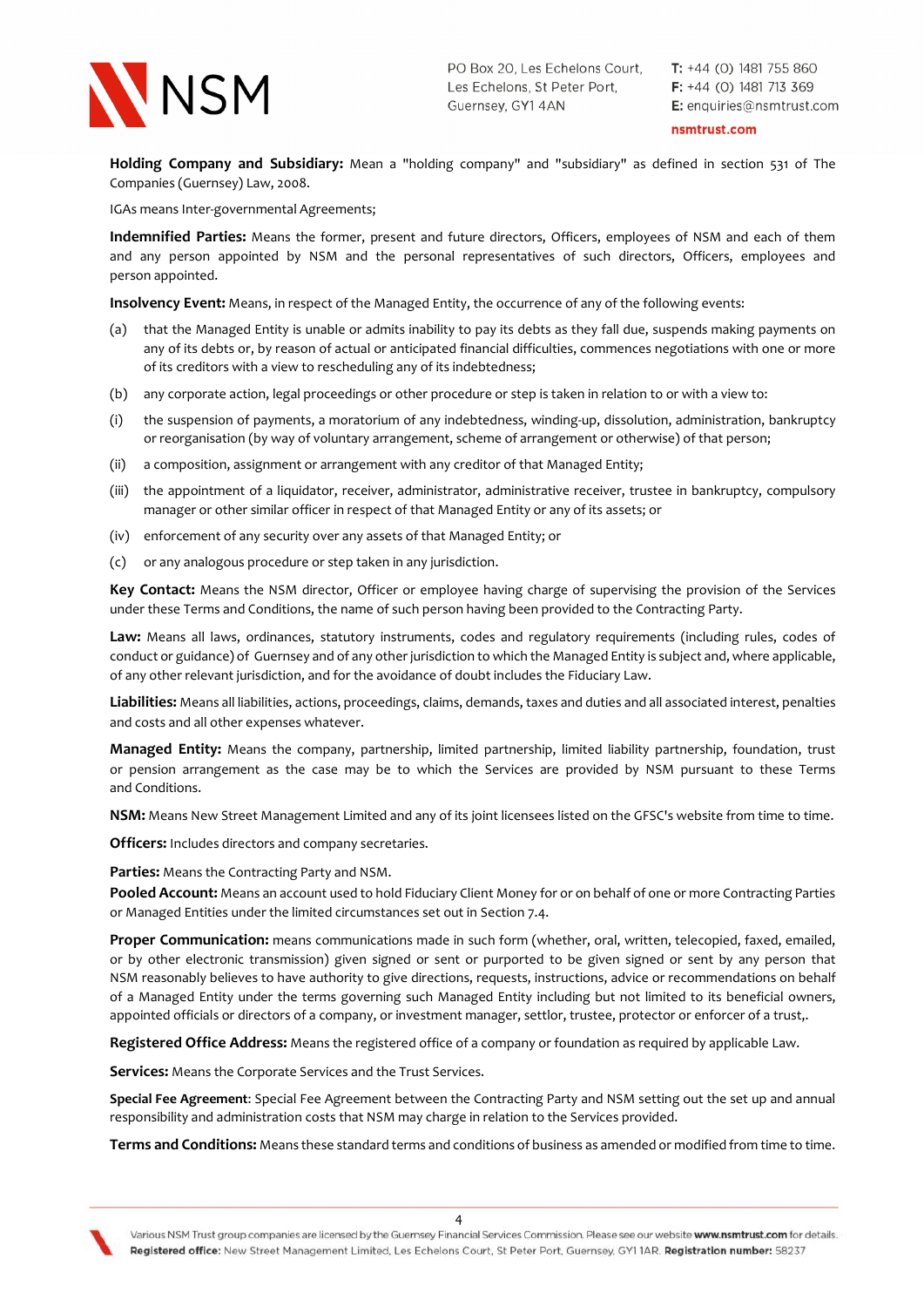

 $T: +44$  (0) 1481 755 860  $F: +44$  (0) 1481 713 369 E: enquiries@nsmtrust.com

nsmtrust.com

Trust Documentation: Means the documentation of the trust which is the Managed Entity and includes the settlement instrument or declaration of trust and any and all documents ancillary to the trust or which vary or amend the terms of the trust.

Trust Services: Means such of:

- (i) the management or administration of, or in connection with (whether before and/or including its establishment or after its establishment) a trust or pension arrangement;
- (ii) providing such ancillary services to the management of the affairs and assets of the trust, or pension (including, without limitation, the provision of trustees, protectors, enforcers and other officers as necessary);
- (iii) the services referred to in clause 3.5 of these Terms and Conditions; and
- (iv) such other activities as require to be performed in connection with the administration of the affairs of the Managed Entity, as have been agreed in the Application Documentation or otherwise in writing between the Parties.

#### 1.2 Interpretation

- 1.2.1 Headings in these Terms and Conditions are inserted for convenience only and shall be ignored in construing these Terms and Conditions.
- 1.2.2 Unless the context otherwise requires, words (including definitions) denoting the singular number only shall include the plural and vice versa.
- 1.2.3 Unless the context otherwise requires, words (including definitions) denoting the masculine gender only shall include the feminine or neuter and vice versa.
- 1.2.4 References to statutes and/or statutory provisions shall be construed as referring to such statutes or statutory provisions as subsequently modified or amended from time to time.
- 1.2.5 References to NSM or the Contracting Party shall include a reference to any successor or assigns.
- 1.2.6 The expression "person" shall be construed to include any individual person, firm, company, partnership, the partners of any partnership (whether unlimited or a limited liability partnership) corporation or any agency of it.
- 1.2.7 "£" and "Sterling" denotes the lawful currency of the United Kingdom.

### 2. Provision of Services

- 2.1 The provision of the Services by NSM is conditional upon it receiving:
- 2.2 sufficient funds from the Contracting Party or the Managed Entity to enable it to provide the Services and to be remunerated for the provision of the Services as contemplated in these Terms and Conditions; and such satisfactory professional, bank or other references, proof of Contracting Party identification and address, and evidence of the source of the funds or such other information as NSM shall reasonably require to comply with the Law. It is specifically noted that NSM is required to request, receive, obtain, verify and continually monitor such information in order to comply with the Fiduciary Law.
- 2.3 In providing the Services NSM may be subject to obligations beyond those contained in these Terms and Conditions. Other duties may be imposed either by the constitutional documents of the Managed Entity or by Law (including but not limited to fiduciary duties imposed on trustees or on directors and the obligation on a trustee of a non-purpose trust to act in the best interests of the beneficiaries of that trust) (the "Outside Duties"). Notwithstanding the obligations NSM owes to the Contracting Party in the Terms and Conditions these Outside Duties are paramount and in the event of conflict between the Terms and Conditions and the Outside Duties, the Outside Duties shall prevail.
- 2.4 At no time shall an NSM company or its directors, officers or employees be expected to break any applicable Law in order to provide the Services.
- 2.5 The Contracting Party hereby acknowledges and accepts that at no time shall NSM be obliged to perform the Services in a manner which will or may tend to bring either NSM or Guernsey into disrepute as an international finance centre.
- 2.6 Should directions or an order be given to NSM by an applicable court, law enforcement agency, government body or government regulatory body (including but not limited to the Guernsey Financial Services Commission and the Channel

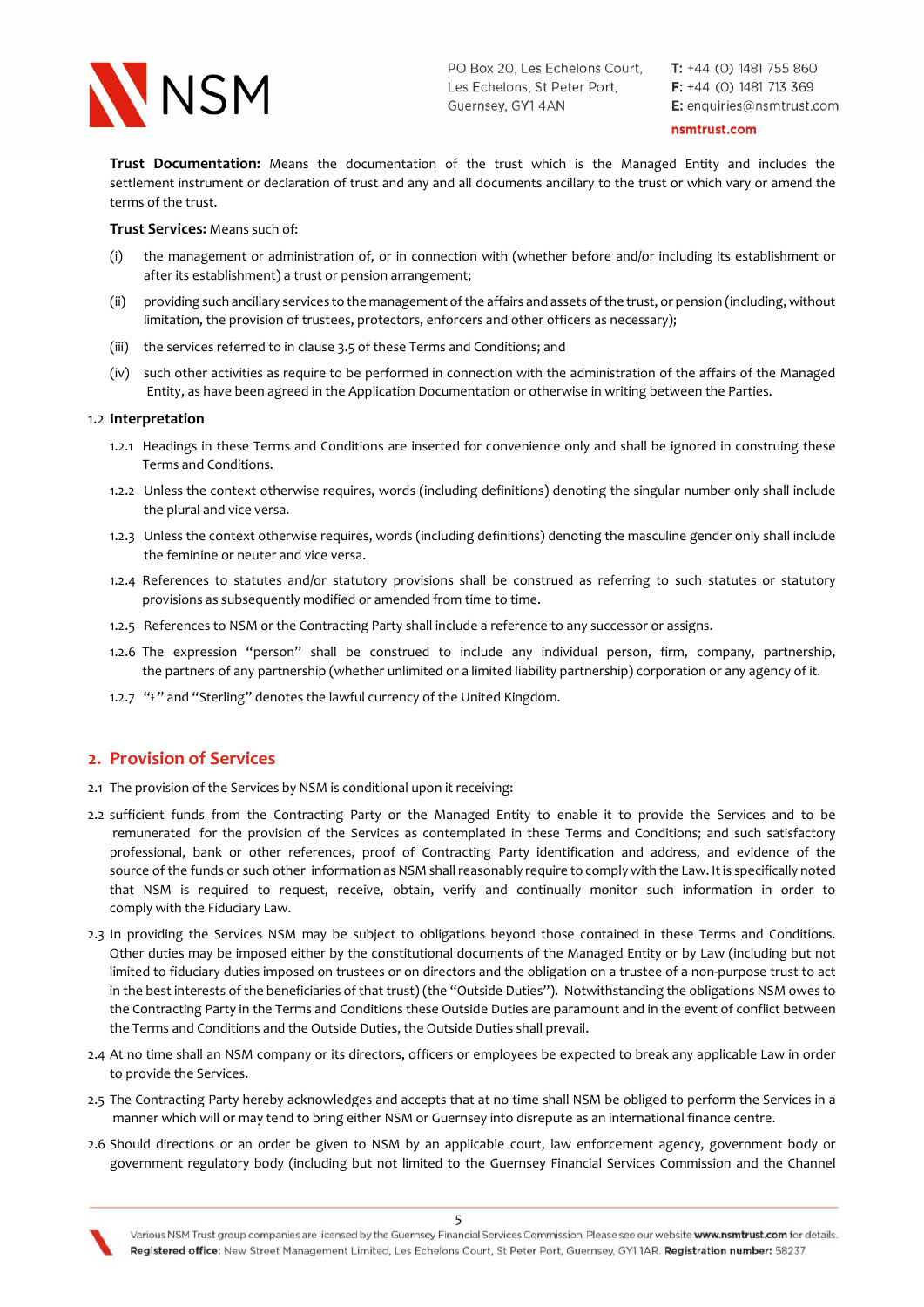

 $T: +44$  (0) 1481 755 860  $F: +44$  (0) 1481 713 369 E: enquiries@nsmtrust.com

nsmtrust.com

 Islands Financial Ombudsman) then NSM may comply with such directions or order without being liable to the Contracting Party for the consequences in NSM doing so.

- 2.7 Notwithstanding any agreement herein or otherwise reached between NSM and the Contracting Party at no time shall any NSM company or employee be required to take any action which may jeopardise any licence issued by the Guernsey Financial Services Commission to any NSM company or which may cause censure of any NSM company by the Guernsey Financial Services Commission.
- 2.8 NSM is in the business of providing support and services identical or similar to the Services to other managed entities and other contracting parties as the case may be. NSM shall be at liberty to provide support and services of an identical or similar nature to the Services and any other services to any other person without being under any obligation to account for any profit arising thereby or to advise the Contracting Party that NSM is providing such services. Any conflict of interest arising for NSM in providing services to different clients will be managed in accordance with paragraph 10 of these Terms and Conditions.
- 2.8.1 The Services may be provided by any NSM company and NSM may in its absolute discretion choose which of NSM companies shall provide the Services to the Contracting Party. Where the Services include the provision of a trustee or protector (where the Managed Entity is a trust) or the provision of director(s) or a company secretary (where the Managed Entity is a company) then upon the Contracting Party's written request to NSM at any time NSM shall inform the Contracting Party as to which NSM company is acting as trustee, protector, director or company secretary (as applicable).
- 2.8.2 NSM may at any time in its sole discretion act or omit to act in relation to the Services (upon so advising if NSM deems it appropriate) and NSM shall not be liable to any person or entity for such exercise of its discretion.
- 2.8.3 NSM may in its discretion accept either directly or indirectly (from the Contracting Party or any person nominated in writing by the Contracting Party) instructions, advice, recommendations, directions and requests for action that it believes to be genuine, whether received orally or in written form, which shall include email and such instructions, advice, recommendations, directions or requests as may be sent by airmail, post, facsimile or email. Such instructions, advice, recommendations and requests for action shall be given to the Key Contact. If any such advice, recommendations, directions or requests for action are given otherwise than in writing then as soon as is reasonably possible such communication shall be sent to the Key Contact in written form.
- 2.8.4 In the absence of Proper Communications NSM has discretion to take such action in relation to any Managed Entity as it deems necessary.
- 2.8.5 Where the Contracting Party is constituted by two (2) or more persons then NSM may accept instructions from any of the persons unless agreed otherwise in writing between the Parties.
- 2.8.6 In the event of conflicting Proper Communications, NSM may either act on any of the Proper Communications or refrain from acting until such time as the Proper Communications are clarified without incurring any liability from the Managed Entity or Contracting Party.
- 2.8.7 Where any communication given in the form of Proper Communications by the Contracting Party to NSM is subsequently confirmed in original written form such confirmation shall clearly be marked "confirmation of instruction" so as to avoid duplication. The Contracting Party hereby agrees not to make any claim against NSM or any Indemnified Party in respect of any liability or loss suffered by the Contracting Party as a consequence of NSM acting twice on the same instruction if such confirmation is not clearly marked "confirmation of instruction".
- 2.8.8 NSM shall have no duty to seek directions at any time and shall have no liability for failing to implement Proper communications which are received too late to implement.
- 2.8.9 NSM's provision of the Services and the application of the Terms and Conditions shall commence on such date as is notified in writing by NSM to the Contracting Party and shall apply to all Managed Entities to which NSM provides Services.

## 3. Details of Services

- 3.1 Where the Services include the provision of a director to a company or a council member to a foundation, NSM shall arrange the day-to-day administration of the affairs of that company or foundation.
- 3.2 NSM shall be entitled, in the discharge of the Services, subject to any provisions of the Fiduciary Law, to delegate any aspect or all aspects of the Services to any other person in such manner as NSM sees fit The Services may, without limitation, be

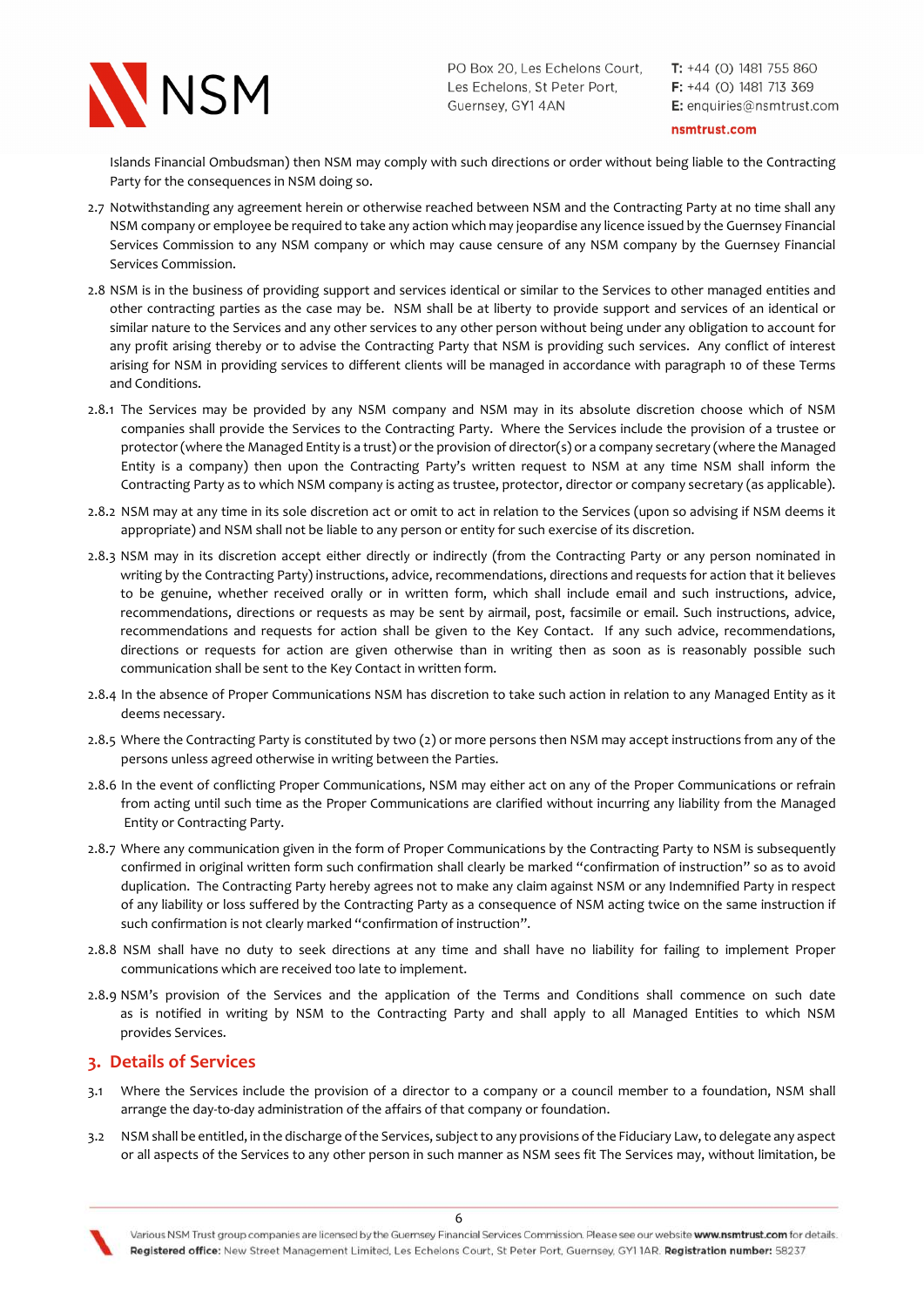

 $T: +44$  (0) 1481 755 860  $F: +44$  (0) 1481 713 369 E: enquiries@nsmtrust.com

nsmtrust.com

performed by any NSM company and any Officer or employee thereof. In the event that NSM delegates any Services it will remain responsible for the provision of the relevant Services under these Terms and Conditions.

- 3.3 The Contracting Party shall ensure that NSM is always provided with (except where such services are provided by NSM):
	- (a) current contact details for every director and other officer of any company ;
	- (b) current contact details for the founder, every council member and guardian of any foundation;
	- (c) current contact details for every trustee, protector, enforcer, settlor and beneficiary of any trust; and
	- (d) a true, fair and accurate view of the activities of the Managed Entity.
- 3.4 NSM may engage the services of lawyers, accountants, other professional advisers or agents of any kind at the expense of the relevant Managed Entity if and to the extent to which these are deemed appropriate or required by NSM. The costs of the provision of such services shall be borne by the Contracting Party or Managed Entity, as determined by NSM if not agreed in advance in writing between the Parties.
- 3.5 "Short form accounting" comprises an abbreviated statement of assets and capital and income accounts (for trusts) or an abbreviated balance sheet, profit and loss account and statement of reserves (for companies) prepared from accounting records which may rely on summaries of transactions recorded in detail by duly appointed custodians including, without limitation, investment portfolio managers It is acknowledged that NSM may use short form accounting in respect of the Managed Entity (including foundations) and that short form accounts may not give sufficient detail to enable a full appreciation of all financial transactions occurring in the reporting period. Where accounts require to be audited, such auditing shall be at the expense of the Contracting Party or Managed Entity. The Contracting Party and or Managed Entity shall provide NSM with such information and explanations regarding the accounts as NSM or any auditor may reasonably require to ensure that the audit of the Managed Entity may be satisfactorily completed.
- 3.6 Except where NSM has provided or procured members of the board of directors of a company or the council of a foundation which is the Managed Entity, NSM shall not be bound or required to interfere in the management or conduct of the business of any such company or foundation. NSM does not provide investment advice of any nature. Any comments or views expressed by NSM in connection with investments shall not be construed as investment advice and shall be given without responsibility. In addition, so long as NSM has no actual notice of any act of dishonesty or misappropriation of monies or property on the part of the directors of that company, NSM may leave the conduct of its business (including the payment or non-payment of dividends or distributions) wholly to the directors.
- 3.7 NSM need not diversify the investment of any trust assets or foundation assets, nor shall NSM be liable for the consequences of investing, or keeping trust or foundation assets invested, in the shares or obligations of a single business, company, firm or entity, or in one asset or one type of asset.
- 3.8 NSM shall not be under any duty nor shall they be bound to interfere in the business of any company, firm or entity in which any company, trust or foundation assets are invested and in particular, NSM shall not be under any duty to exercise any control it as the director of a company, trustees of a trust or council members of a foundation as the case may be may have over or to interfere in or become involved in the administration management or conduct of the business or affairs of any such company, firm or entity even if the directors, trustees or council members hold the whole or a majority of the shares carrying the control of the company and (without limiting the generality of the foregoing) NSM shall not be under any duty to exercise any voting powers or rights of representation or intervention conferred on the trustees or council members by any of the shares in respect of such company.
- 3.9 NSM is subject to statutory due diligence obligations and the Contracting Party therefore undertakes to make available to NSM at any time all documents that pertain to the Contracting Party's or the Managed Entity's business or where the Managed Entity is a trust or foundation, the assets (and activities in relation to such assets) of that trust or foundation. This applies in particular to documents that NSM requires in order to fulfil its obligations under the applicable Fiduciary Law. This clause shall also apply to all other entities owned or controlled (whether partly or wholly, directly or indirectly) by such Contracting Party or Managed Entity.
- 3.10 Nothing in the preceding provisions of this clause 3, shall cause NSM to act in a manner which is or may be contrary to Law or regulations, be ultra vires the Managed Entity, conflict with any of the provisions of the statutory or governing documents of the Managed Entity or expose the Managed Entity or NSM to any liability or risk of prosecution in any jurisdiction.

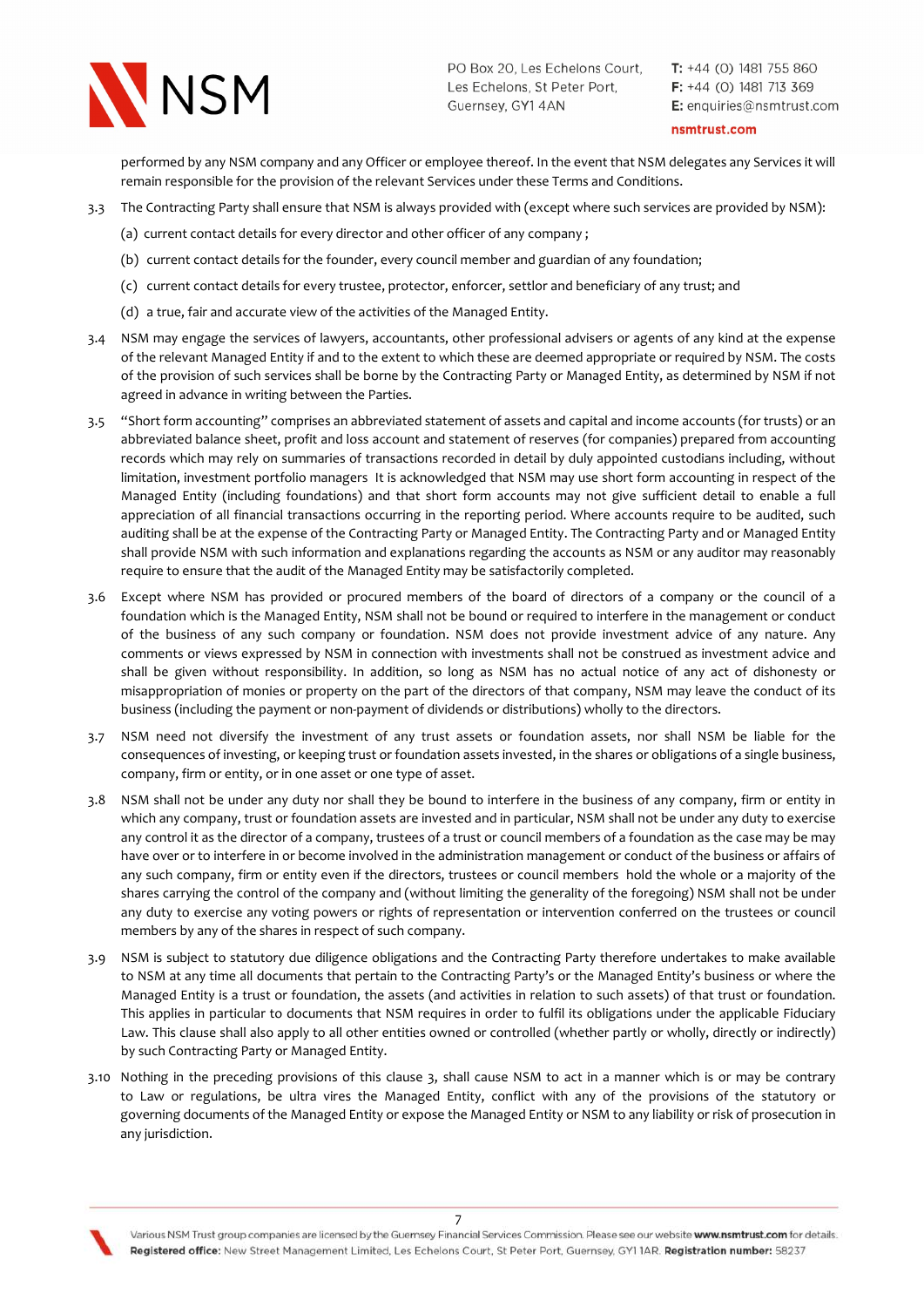

nsmtrust.com

# 4. Warranties from the Contracting Party

The Contracting Party agrees and expressly warrants:

- (a) that any instructions or requests given to NSM, if complied with, will not cause NSM to infringe any applicable Law or the rules or regulations of any applicable regulatory or governmental authority;
- (b) that all information supplied by or on behalf of or with the knowledge of the Contracting Party to NSM in connection with the Contracting Party, the Managed Entity and the Services before the date hereof and afterwards is and will be accurate and discloses a fair and true picture of the facts to which it relates (to an appropriate extent) and is not aware of any fact or circumstance which if known to NSM would affect the decision of NSM to enter into this agreement;
- (c) that all disclosures concerning the structure being established, if any, required by Law will be made;
- (d) that neither the Contracting Party's assets nor any assets to be settled into the Managed Entity (as applicable) represent the proceeds of any crime nor relate to the funding of terrorism;
- (e) not to sell, exchange or pledge or in any other way dispose of its interest in the Managed Entity without first giving NSM sixty (60) days prior written notice;
- (f) that the Contracting Party is and will be able to meet its outgoings and expenses to third parties as they fall due, is solvent at the date hereof and, notwithstanding the establishment of the Managed Entity, is able to meet its liabilities to existing, actual and contingent personal creditors;
- (g) that all assets transferred to the Managed Entity or to be held by NSM as an asset of a Managed Entity are unencumbered property unless otherwise disclosed to and agreed by NSM in writing; and
- (h) that it shall advise NSM in a timely manner of all changes in address, residence, citizenship, profession or business activity of the Contracting Party and any beneficiaries of a trust (which is the Managed Entity) or beneficial owners of a company (which is the Managed Entity) or of any other changes of which NSM should be aware to enable NSM to comply with any applicable Law.
- (i) That it shall explain to NSM any transaction considered or recommended to any Managed Entity, to the satisfaction of NSM.

# 5. Indemnities from the Contracting Party and limitations on the liability of NSM

- 5.1 Where NSM provides Services, the Contracting Party, his/her heirs and/or successors, assigns or administrators shall be liable to NSM not only as guarantor but also as principal for:
	- (a) the fees charged by NSM for the Services; and
	- (b) all disbursements and out of pocket expenses incurred by NSM in performing the Services, including but not limited to all statutory, filing, tax, agency, ancillary and other fees incurred by or in relation to the Managed Entity;

 and shall indemnify NSM for and in respect of the fees in the event that such fees cannot be met from the assets of the Managed Entity.

- 5.2 The Contracting Party agrees that, in addition to any lien or right of security conferred by applicable Law, NSM shall have a lien over all assets, records and papers of the Managed Entity (including the Foundation Documentation and the Trust Documentation) or relating to the trust and in the possession of NSM and NSM's agents whilst any amount due (from fees or otherwise) remains unpaid to NSM. On termination of these Terms and Conditions, if the Contracting Party or Managed Entity omits to take receipt of its assets, records and papers or to arrange for a third party to take receipt of such documents held by NSM on behalf of the Contracting Party or Managed Entity, NSM shall be authorised to deposit such documents at a depositary in Guernsey at the Contracting Party's or Managed Entity's expense (as to which shall be in NSM's discretion) and NSM shall be discharged from all and any liability in regard to the preservation of such documents.
- 5.3 NSM shall not be obliged to incur any expense due to any third party or to commence any legal action on behalf of the Contracting Party or the Managed Entity unless fully indemnified in a form and amount satisfactory to NSM for such expenses and other costs and liabilities.
- 5.4 The Contracting Party hereby covenants with NSM, and as a separate covenant with NSM as trustee for the Indemnified Parties, that it will at all times fully and effectually indemnify and hold harmless each corporate entity which forms part of

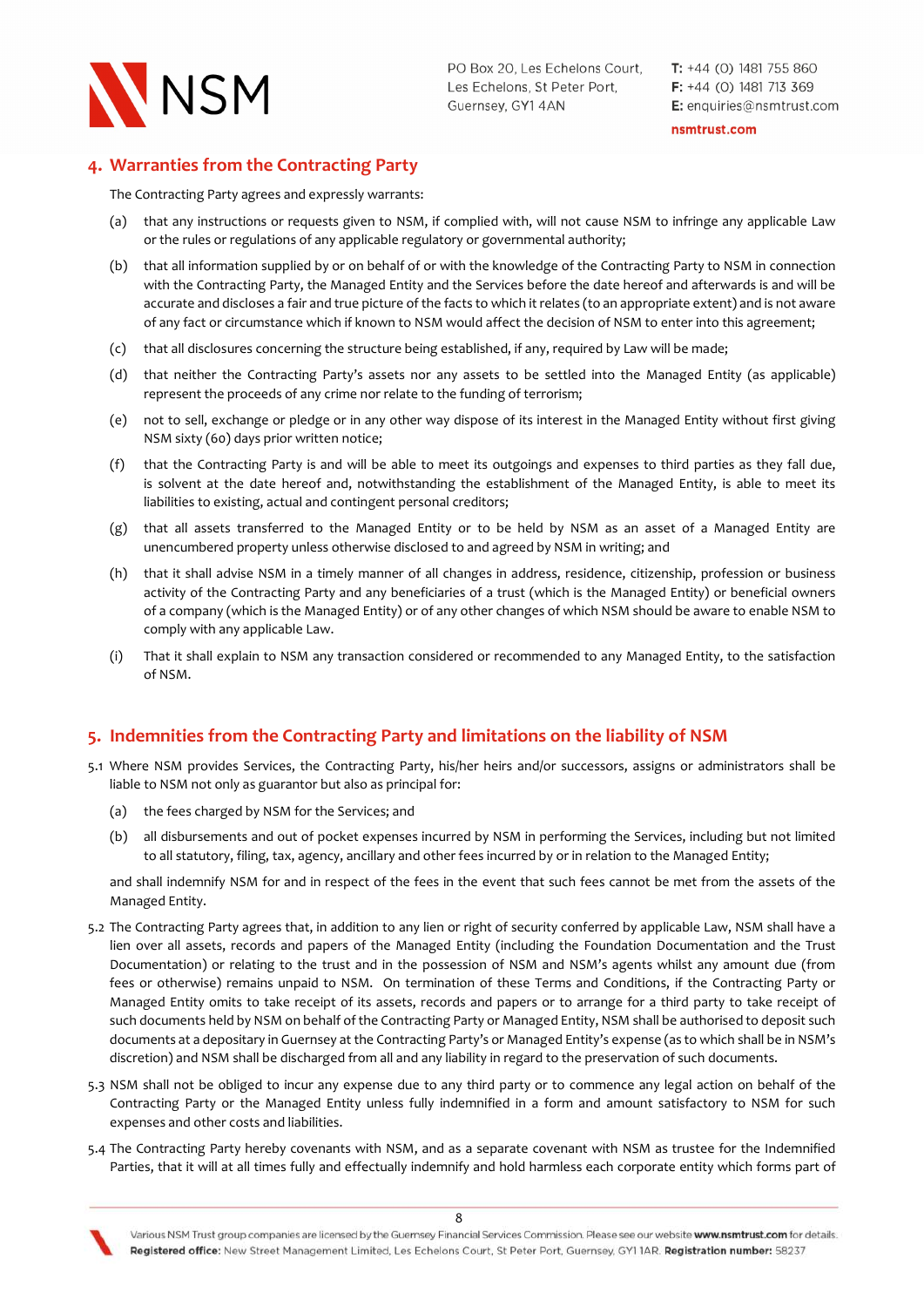

 $T: +44$  (0) 1481 755 860  $F: +44$  (0) 1481 713 369 E: enquiries@nsmtrust.com

#### nsmtrust.com

 NSM and each of the Indemnified Parties against any and all Liabilities whatsoever for and in respect of which NSM or the Indemnified Party may be or become liable:

- (a) in connection with the performance of the Services save that such indemnity shall not extend to acts or omissions amounting to fraud, wilful misconduct or gross negligence on the part of NSM or the Indemnified Party;
- (b) in connection with any loss of profit or other adverse consequence (including, without limitation, any consequential, special, indirect or exemplary damages, costs or losses or damages, costs or losses attributable to lost profits or opportunities) sustained by the Contracting Party or the Managed Entity, the assets of the Contracting Party or the Managed Entity or the Contracting Party or the Managed Entity arising in the situations contemplated in clause 5.5 below; and
- (c) howsoever arising as a result, whether directly or indirectly, of NSM accepting in good faith instructions or requests given by letter, telephone, facsimile, e-mail or any other means of communication whether or not authenticated or confirmed in writing.
- 5.5 NSM and the Indemnified Parties shall, to the extent permitted by Law, not be liable for loss or loss of profit or other adverse consequences including, without limitation, any consequential, special, indirect or exemplary damages, costs or losses or damages, costs or losses attributable to lost profits or opportunities, suffered by the Contracting Party, the Managed Entity, the assets of the Managed Entity or the Contracting Party arising out of:
	- (a) the holding or sale of any investment by the Managed Entity;
	- (b) the holding or sale of any investment which forms or formed an asset of the Managed Entity; or
	- (c) failure to act, error of judgement, oversight or mistake in Law on the part of NSM or any duly appointed adviser or agent of NSM providing the Services.
- 5.6 With regard to telephone, facsimile, e-mail or other instructions or requests not in writing NSM shall be entitled to rely on such instructions or requests and the indemnity provided to NSM under this clause 5 shall cover any error or discrepancy arising therefrom including any conflict between NSM's interpretation of such instructions or requests and any subsequent confirmation in writing.
- 5.7 The Contracting Party shall, through the Managed Entity or otherwise, bear any loss or damage which results from the reliance by NSM upon any false, contradictory, forged or otherwise legally deficient advice, recommendation or request for action apparently from the Contracting Party or apparently from any person nominated by the Contracting Party as referred to above. Loss or damage shall include, but not be limited to, any fees incurred in taking advice from or otherwise instructing any professional adviser in connection with such false, contradictory, forged or otherwise legally deficient advice, recommendation or request for action whether in connection with the Managed Entity or in connection with NSM's obligations (whether legal or otherwise) or protecting its reputation.
- 5.8 The indemnities in this clause 5 are in addition to the indemnities contained (where the Managed Entity is a trust) within the Trust Documentation or (in the case of a Managed Entity other than a trust) in the memorandum and articles of association, charter, articles, partnership agreement, limited partnership agreement, limited liability partnership agreement or other constitutional documents or (in all cases) given by a third party (including but not limited to the beneficiaries, beneficial owners, shareholders, directors or council members of the Managed Entity).
- 5.9 Where NSM considers that the indemnities provided under these Terms and Conditions are insufficient and requests further indemnities or security from:
	- (a) the Contracting Party, then the Contracting Party shall negotiate with NSM in good faith with the intent either that NSM shall be provided with such indemnities or other security as NSM requires or that NSM be satisfied that such additional indemnity or security is not required;
	- (b) any other person (including, for the avoidance of doubt but not limited to, a corporate person) then the Contracting Party will use its best endeavours to obtain such indemnities or security as NSM reasonably requires from such third party.

Until such further indemnities are given, security is provided or NSM is satisfied that such further indemnities or security is not needed NSM shall not be required to perform any of the Services if, in its absolute discretion, it considers such performance exposes it to Liabilities against which is it not sufficiently indemnified.

5.10 Where the Contracting Party is comprised of two (2) or more persons then the liability of such persons shall be joint and several with the other(s) meaning that if there is a default by a Contracting Party or a Contracting Party otherwise fails to

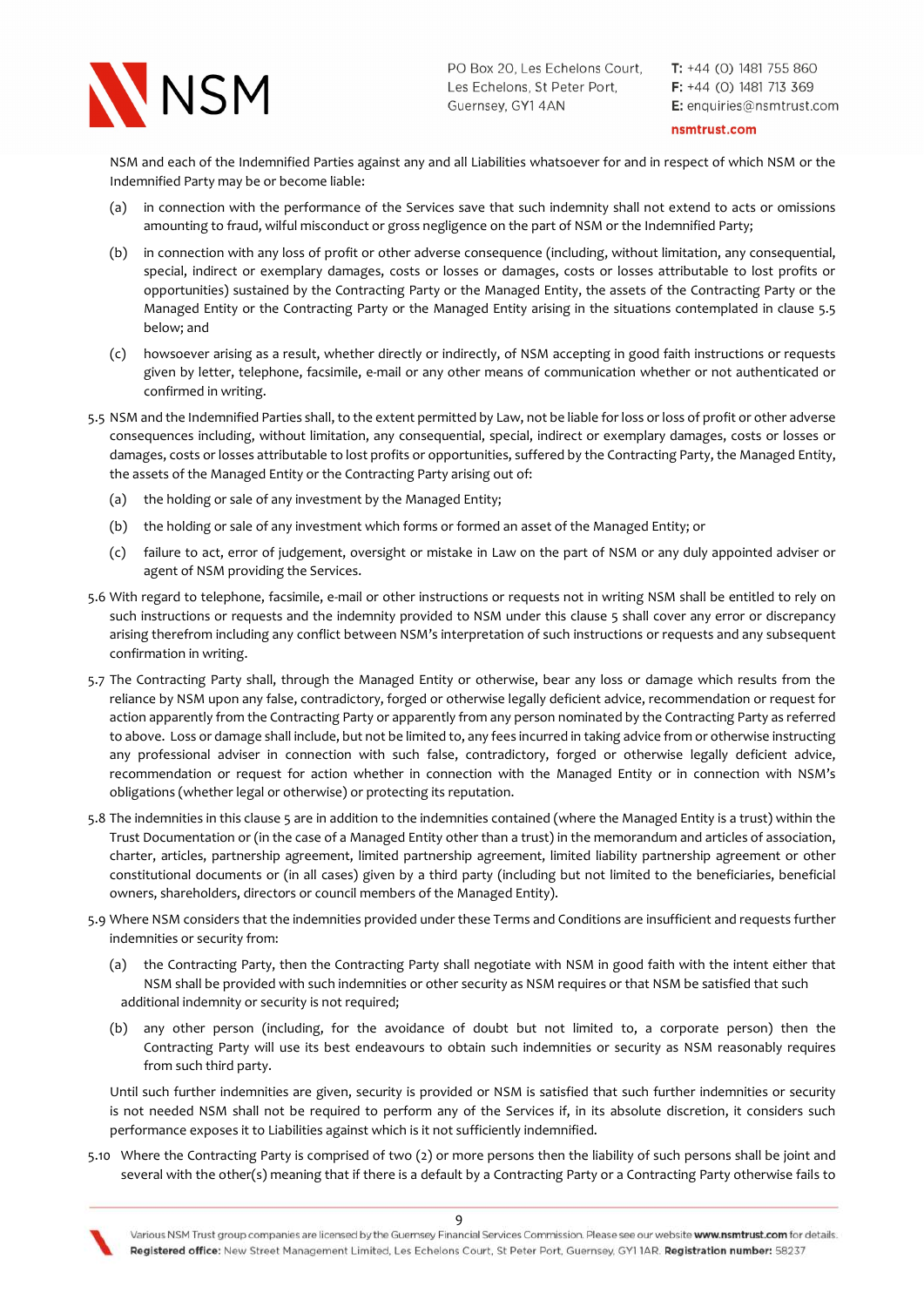

 $T: +44$  (0) 1481 755 860  $F: +44$  (0) 1481 713 369 E: enquiries@nsmtrust.com

nsmtrust.com

 meet its obligations under these Terms and Conditions then each other person comprising the Contracting Party will be liable to the full extent of the failure or default of that Contracting Party's liability.

- 5.11 NSM shall not be responsible for any loss suffered by or damage to the Contracting Party, the Managed Entity or any other party or property in the possession of such party or for any failure to fulfil its duties hereunder if such loss, damage or failure is caused by or directly or indirectly due to war damage, enemy action, the act of any government or other competent authority, riot, civil commotion, rebellion, storm, tempest, accident, fire, lock-out, strike or other cause whether similar or not beyond the control of NSM provided that NSM shall use all reasonable efforts to minimise the effects of the same.
- 5.12 Other than where NSM has breached any duties which cannot be contracted out of or which are imposed on it by Law arising out of NSM acting as directors of a Managed Entity company or trustee of a Managed Entity trust, NSM will not be liable for any default or negligence on the part of a professional services firm, adviser, consultant or agent engaged or instructed by NSM on the Contracting Party's behalf.
- 5.13 The Contracting Party acknowledges and agrees that NSM and its officers or employees shall not be liable to the Contracting Party or Managed Entity for any loss, damage, expense, or liability suffered by the Contracting Party, or the Managed Entity in connection with the operation of the Managed Entity's account(s) and the performance or non performance of any Services other than the loss, damage, expense or liability arising from the fraud, wilful misconduct, or gross negligence of NSM, its officers or employees. NSM shall not be liable in respect of errors made by an external service provider. NSM shall not under any circumstance whatsoever be liable to the Contracting Party, whether in contract or tort (including negligence), breach of statutory duty or otherwise, for any loss of profit, or any indirect or consequential loss arising under or in connection with the provisions of the Services.
- 5.14 The provisions of this clause 5 are without prejudice to any other limitation on liability or indemnity and shall remain in full force and effect notwithstanding the termination of the Services and shall continue in full force and effect for the benefit of NSM and any Indemnified Party notwithstanding that the Indemnified Party is no longer an Officer, employee of or person appointed by NSM.
- 5.15 NSM shall not be liable to the Contracting Party or Managed Entity for any failure, delay or interruption in the performance of its obligations which result from any occurrence not reasonably within NSM's control. This shall include, but not be limited to, industrial disputes, acts or regulations of any governmental bodies or authorities and breakdown, failure or malfunction of any telecommunication or computer service or systems. NSM shall have no responsibility of any kind for any loss or damage thereby incurred or suffered by the Contracting Party or Managed Entity. In any such case, all amounts due to NSM hereunder shall continue to be paid as and when due, NSM's remaining obligations shall continue in full force and effect and all NSM's obligations shall be performed or carried out as soon as legally and practically possible after the cessation of such events or circumstances.
- 5.16 To the extent applicable the undertakings warranties and confirmations given by the Contracting Party above are deemed to be repeated on each occasion Proper Communications are received from the Contracting Party.

# 6. Costs, Fees and Disbursements

- 6.1 The Contracting Party shall be liable to pay all fees to NSM for the Services in accordance with:
	- (a) such scale and/or terms as has been agreed between the Parties in the Application Documentation, Schedule of Fee (or Special Fee Agreement) or any superseding written agreement; or
	- (b) in the absence of such agreement, NSM's standard scale of fees as amended and notified to the Contracting Party from time to time (for the avoidance of doubt, NSM may amend such provisions without seeking consent).
- 6.2 Fees under either scale may be incurred on an agreed fixed fee basis for certain specified projects and/or fixed annual responsibility fees (sometimes referred to as "annual responsibility fees").
- 6.3 Charge out rates on a time spent basis vary depending upon the level of experience and professional qualification of the staff and may also vary depending on the nature of the work. Details of NSM's rates on a time spent basis are available on request (NSM reserves the right to vary these from time to time in accordance with any new scale in force).
- 6.4 Where no fixed fee has been agreed or fees for a particular matter are not covered by the Application Documentation, Schedule of Fees (or Special Fee Agreement, if applicable) or any subsequent superseding agreement as to fees (for example,

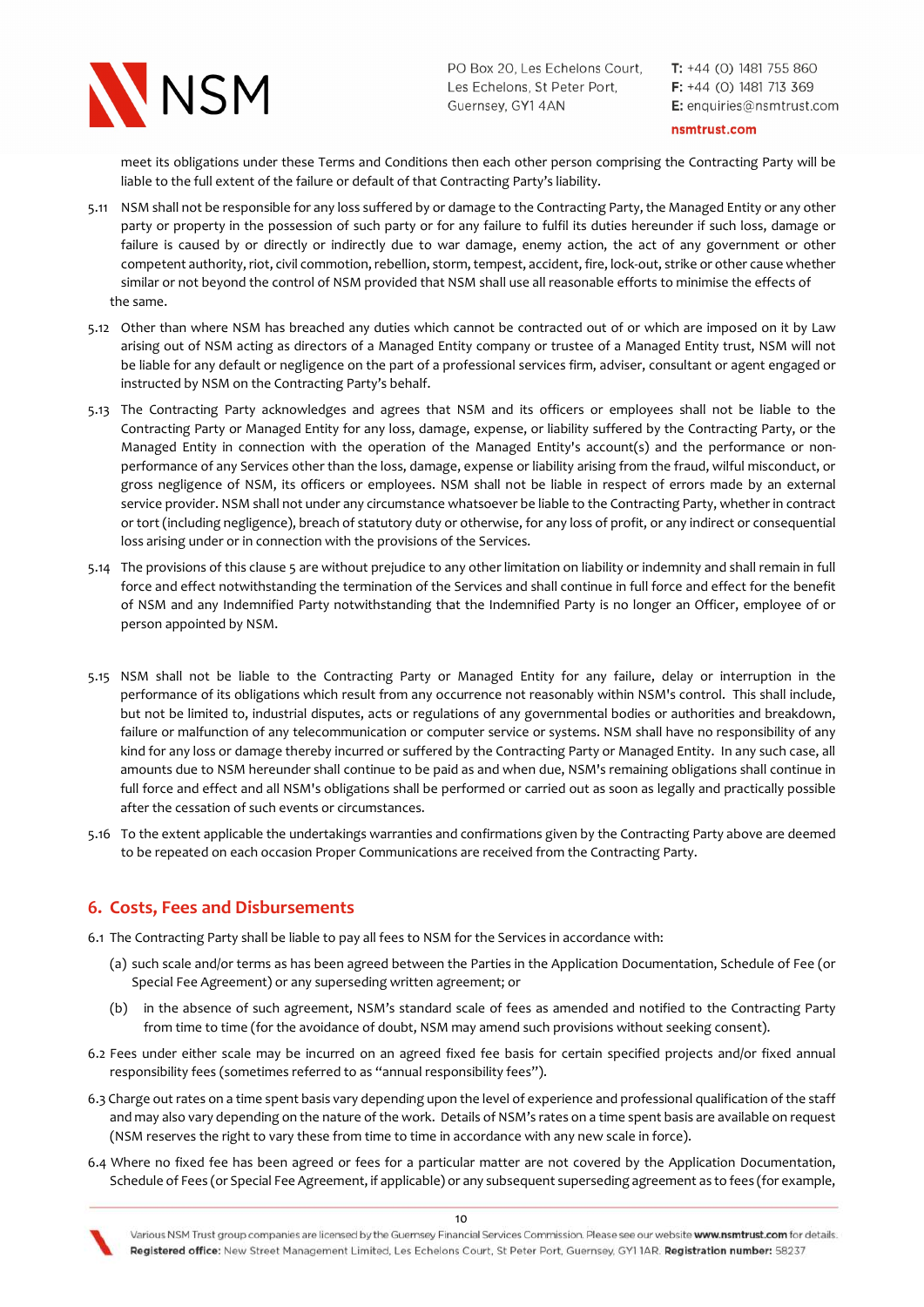

 $T: +44$  (0) 1481 755 860  $F: +44$  (0) 1481 713 369 E: enquiries@nsmtrust.com

nsmtrust.com

if NSM is asked to undertake additional, unusual or onerous further tasks), fees will be incurred on a time spent basis. NSM reserves the right to require from the Contracting Party its agreement in advance to a higher fee rate where the matter is of particular importance and urgency requiring NSM staff to work out of office hours.

- 6.5 Liability for NSM's fees commences from the moment that NSM is instructed. Fees for work carried out by NSM but not invoiced prior to any termination of the Agreement will continue to be payable as set out in this clause and will be subject to a minimum termination charge of £1,000 (one thousand pounds sterling). If a fixed fee was agreed, NSM in its sole discretion reserves the right to charge the full amount of the fee that would otherwise have been payable or instead fees for time spent prior to the termination, calculated on a time spent basis, subject to a minimum charge of £1,000 (one thousand pounds sterling). Where fixed annual responsibility fees have been paid in advance and the services or arrangements are terminated during the year, no refund of the pro rata fees for the remainder of that year shall be paid. External costs will be charged in addition and funds may be retained to meet such anticipated termination fees and external costs.
- 6.6 Where an estimate of fees is requested and given, it is only an indication of the amount anticipated as being the likely charge and shall not be regarded as an agreed fee for the work or transaction, unless specifically confirmed in writing by a director or duly authorised representative of NSM.
- 6.7 The Contracting Party shall ensure that NSM is reimbursed for all disbursements and out of pocket expenses incurred by NSM on behalf of the Managed Entity, the Contracting Party or in performing the Services.

6.7.1 Disbursements incurred will be added to the applicable interim or final invoice rendered.

- 6.7.2 By instructing NSM to provide the Services the Contracting Party authorises NSM to incur reasonable expenses on its behalf which the Contracting Party agrees to reimburse.
- 6.7.3 Depending upon the matter in question, NSM may request a payment on account of future costs to be incurred. For the avoidance of doubt, where such a request has been made but NSM has not received payment in cleared funds, it shall not be obliged to provide the relevant Services.
- 6.7.4 Disbursements may include, but are not limited to, filing fees, court fees, registration fees, document taxes, courier fees and publication costs. As a general policy NSM does not charge for administrative services such as photocopying. However, in the event that NSM is required to dedicate a significant amount of administrative resources to an individual matter, NSM reserves the right to charge for such administrative services.
- 6.7.5 In circumstances where NSM instructs counsel (Guernsey or otherwise) or other advisors on the Contracting Party's behalf, it may, in its sole discretion, choose to do so as agent on the Contracting Party's behalf and on the basis that such counsel or advisor's fees will not be met by NSM or included as disbursements on the Contracting Party's invoice. Where this is the case, the Contracting Party will be responsible for the settlement of such fees directly with counsel and/or advisors as the case may be. Otherwise, such fees will be treated as disbursements payable by the Contracting Party in accordance with this clause 6.7.
- 6.7.6 NSM shall be under no obligation to pay disbursement costs on behalf of a Contracting Party and may choose not to do so unless and until it has been put in funds.
- 6.8 Where NSM is providing Corporate Services to a corporate, foundation or provides Trust Services it may, to the extent permitted by the Foundation Documentation or the Trust Documentation and applicable Law, be remunerated or reimbursed out of the assets of the foundation or the trust as applicable without the prior consent of the Contracting Party and the Contracting Party hereby acknowledges this.
- 6.9 Subject to clause 6.8, it is intended that NSM's fees and the reimbursement under this clause 6 shall be paid by the Contracting Party or on behalf of the Managed Entity but where they are not so paid then NSM shall be entitled to settle these from the assets of the Managed Entity. No notice will be given of such set off made or to be made. To the extent the Managed Entity does not meet any payment or any payment in full then the Contracting Party shall remain liable to pay such outstanding amount of remuneration and reimbursement not only as guarantor but as principal in accordance with clause 5.1 of these Terms and Conditions. Unless otherwise agreed in writing between the Parties, the Contracting Party shall maintain or procure that a minimum balance of sufficient account is maintained either in an account held with NSM or in an amount held with the Managed Entity for the purpose of meeting all fees, disbursements or expenses payable by the Managed Entity.
- 6.10 The Contracting Party waives any and all rights it may have under the droit de division and the droit de discussion (being customary Guernsey Law rights) in respect of payments due under these Terms and Conditions.

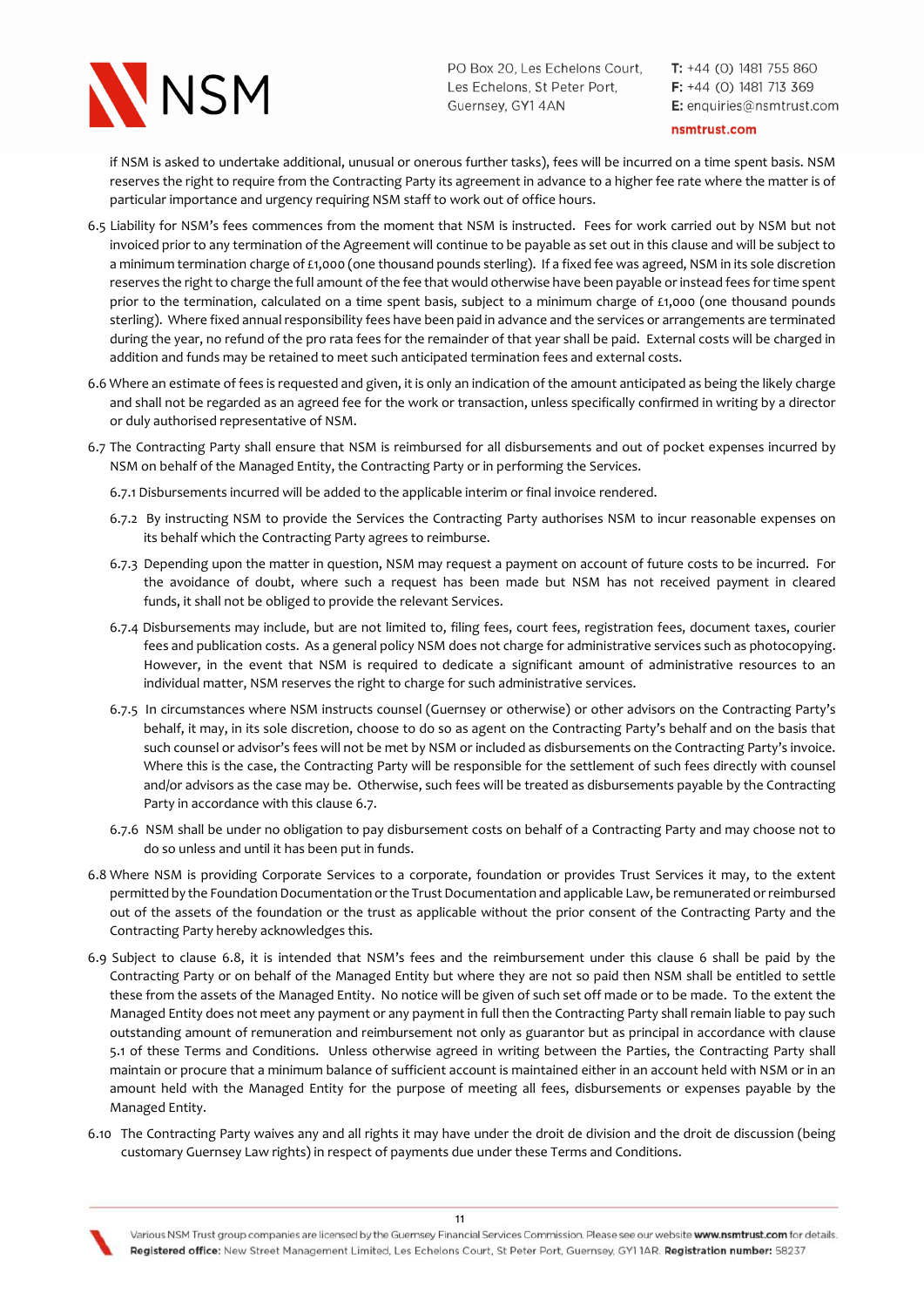

 $T: +44$  (0) 1481 755 860  $F: +44$  (0) 1481 713 369 E: enquiries@nsmtrust.com

#### nsmtrust.com

- 6.11 Unless NSM agrees to the contrary in writing, NSM will render regular interim invoices for NSM's administration fees and disbursements, usually on a quarterly basis in arrears. In addition, where NSM has agreed fixed annual responsibility fees, these will be invoiced and payable annually in advance and within 30 days of being rendered. = Default Interest, compounded monthly, may be charged at NSM's discretion on unpaid invoices after 30 days of being rendered.
- 6.12 In the event that any monies due to be paid to NSM by the Contracting Party or the Managed Entity remain unpaid for a period of ninety (90) days of the issuing of the invoice, the Contracting Party or the Managed Entity shall be obliged to pay, on a full indemnity basis:
	- (a) all legal costs incurred by NSM resulting from the institution of legal proceedings against the Contracting Party or the Managed Entity by NSM for the recovery of any monies due; and
	- (b) Default Interest on any sum invoiced and outstanding, compounded monthly.
- 6.13 Should any fee due by the Contracting Party or Managed Entity be unpaid for a period of ninety (90) days, such debt (together with Default Interest as provided in clause 6.12) shall be deemed to be a debt due jointly and severally by the Contracting Party and the Managed Entity and NSM shall be entitled to procure that the Contracting Party or Managed Entity pays such debt to NSM including the realisation of the assets of the Managed Entity.
- 6.14 Should any fees or other amounts owing by the Contracting Party or Managed Entity not be paid by the agreed date and as a result statutory penalties or fines are incurred by the Managed Entity these shall be for the account of the Contracting Party or the Managed Entity and no liability whatsoever shall accrue to NSM for such payment or for any consequences arising as a result of non-payment except in the case of NSM's neglect. NSM is under no obligation whatsoever to advance sums to pay third party expenses where invoices to the Contracting Party or Managing Entity in respect of those services have not been paid.
- 6.15 NSM shall be entitled to be paid by the Contracting Party or the Managed Entity in connection with transactions other than the provision of the Services. NSM generally does not, but is entitled when appropriate to do so to retain any brokerage or commission received in respect of any transaction:
	- (a) to which the Managed Entity is a party; or
	- (b) to be entered into on behalf of the Managed Entity.
- 6.16 If any amounts (fees, duties, charges or otherwise) payable under these Terms and Conditions are not paid within two (2) months of becoming due then NSM shall not be under any further obligation, save as required by Law, to provide the Services or to keep the Managed Entity in good standing.
- 6.17 In the absence of manifest error the amounts set out in NSM's invoice as being due to NSM under these Terms and Conditions shall be conclusive.
- 6.18 In the event of any conflict between the Terms and Conditions and the terms of any written agreement with the Contracting Party, the written agreement where dated after the date of the Application Documentation or Special Fee Agreement shall prevail save that an existing written agreement that is silent on any matter found in the Terms and Conditions and Conditions is not considered a conflict.
- 6.19 There is at the date of the Letter of Engagement no value added tax on the provision of NSM's services in Guernsey.
- 6.20 NSM's charges are net of any bank charges and withholding taxes. If the Contracting Party is compelled to make any such deductions from payment on account of such charges or taxes, the Contracting Party must gross up the payment so NSM receives the full amount stated in the invoice.

## 7. Client Monies

- 7.1 NSM is not licensed to undertake banking activity and does not accept deposits.
- 7.1.1. Whilst every care is taken to ensure that Fiduciary Client Money is placed with an Approved Bank, NSM does not accept responsibility for the failure of the Approved Bank including failure of the bank to honour its obligations to its customers (whether as to principal or interest).
- 7.2 Where practicable, NSM will assist all Managed Entities in setting up their own bank accounts over which NSM will have control of day to day transactions, unless otherwise agreed with the Contracting Party.



Various NSM Trust group companies are licensed by the Guernsey Financial Services Commission. Please see our website www.nsmtrust.com for details. Registered office: New Street Management Limited, Les Echelons Court, St Peter Port, Guernsey, GY11AR. Registration number: 58237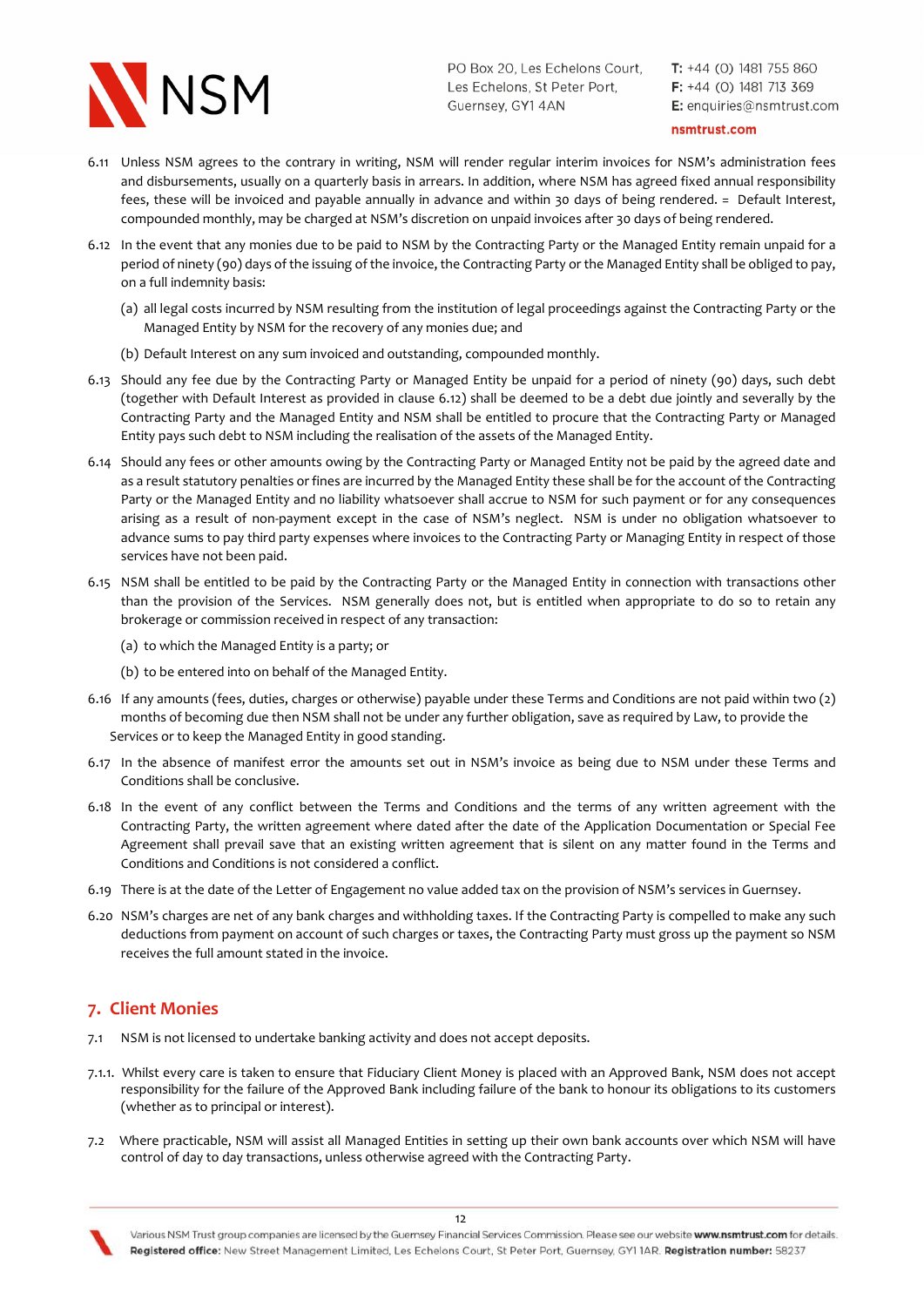

nsmtrust.com

7.3 NSM agrees that Fiduciary Client money will be held: -

(a) separately from its own money; and

(b) separately from another client's money

Section 7.3 (b) does not apply to monies held for:

- Multi-member pension schemes, including occupational pension schemes; and
- Pooled Accounts
- 7.4 Where the Contracting Party's money is accepted by NSM and no account has been set up on the Contracting Party's or Managed Entity's behalf by NSM in accordance with clause 7.2 above, or due to exceptional circumstances where NSM is unable to segregate the money of one Managed Entity from that of another Managed Entity, the money will be held by NSM on trust for the Contracting Party or Managed Entity in a specially designated Pooled Account.
	- 7.4.1 Fiduciary Client Money held in a Pooled Account will be held for a maximum period of thirty (30) days after which time, if no account has been established, the money will be returned to the account from which it was sent with or without notice to the remitter of the monies
	- 7.4.2 During the thirty (30) day period in 7.4.1 above, the monies will be frozen until they are either transferred to the Contracting Party / Managed Entity's account or returned to the sender. NSM reserves the right to refuse the use of its Pooled Account with or without explanation.
	- 7.4.3 If monies are unable to be returned after thirty (30) days of being held in the Pooled Account, NSM is obligated to inform the GFSC,
- 7.5 NSM will only accept EUR, USD or GBP monies into its Pooled Account.
- 7.6 No interest is applied to Fiduciary Client Money held in a Pooled Account
- 7.7 Bank charges will be deducted from Fiduciary Client Money held in a Pooled Account and payments will be net of the charges applied.
- 7.8 NSM's current clearing bank is HSBC in Guernsey, though NSM reserves the right to change NSM's clearing bank without notice. Any funds of the Contracting Party held in the Pooled Account will be paid into, and held by, HSBC in Guernsey (or any other clearing bank which NSM uses), unless the Contracting Party otherwise specifies. NSM accepts no liability as to the performance of whichever bank holds the funds.
- 7.8.1 NSM's clearing bank is not entitled to combine the account with any other account or exercise any right of set-off or counterclaim against money in the Pooled Account in respect of a debt or other obligation owed to it by NSM.

# 8. Legal, taxation and regulatory matters

- 8.1 The Contracting Party acknowledges that it has been advised by NSM to take independent legal, taxation and regulatory advice:
	- (a) prior to accepting these Terms and Conditions; and
	- (b) in relation to the Managed Entity and any larger structure to which the Managed Entity relates or otherwise is connected or associated with, and that it has taken such advice or has freely declined to do so but has carefully read and considered the (including the Schedules to it), and these Terms and Conditions (and any documentation of the Managed Entity including, if applicable, any Trust Documentation or Foundation Documentation whether in draft or executed form) including in particular the terms of the indemnities contained in these Terms and Conditions. The Contracting Party shall continue to acquaint itself with any legal, tax or regulatory obligations it may continue to have during the time that the Services are provided under these Terms and Conditions and notify NSM of any changes to such obligations which it wishes NSM to take account of in its provision of the Services.

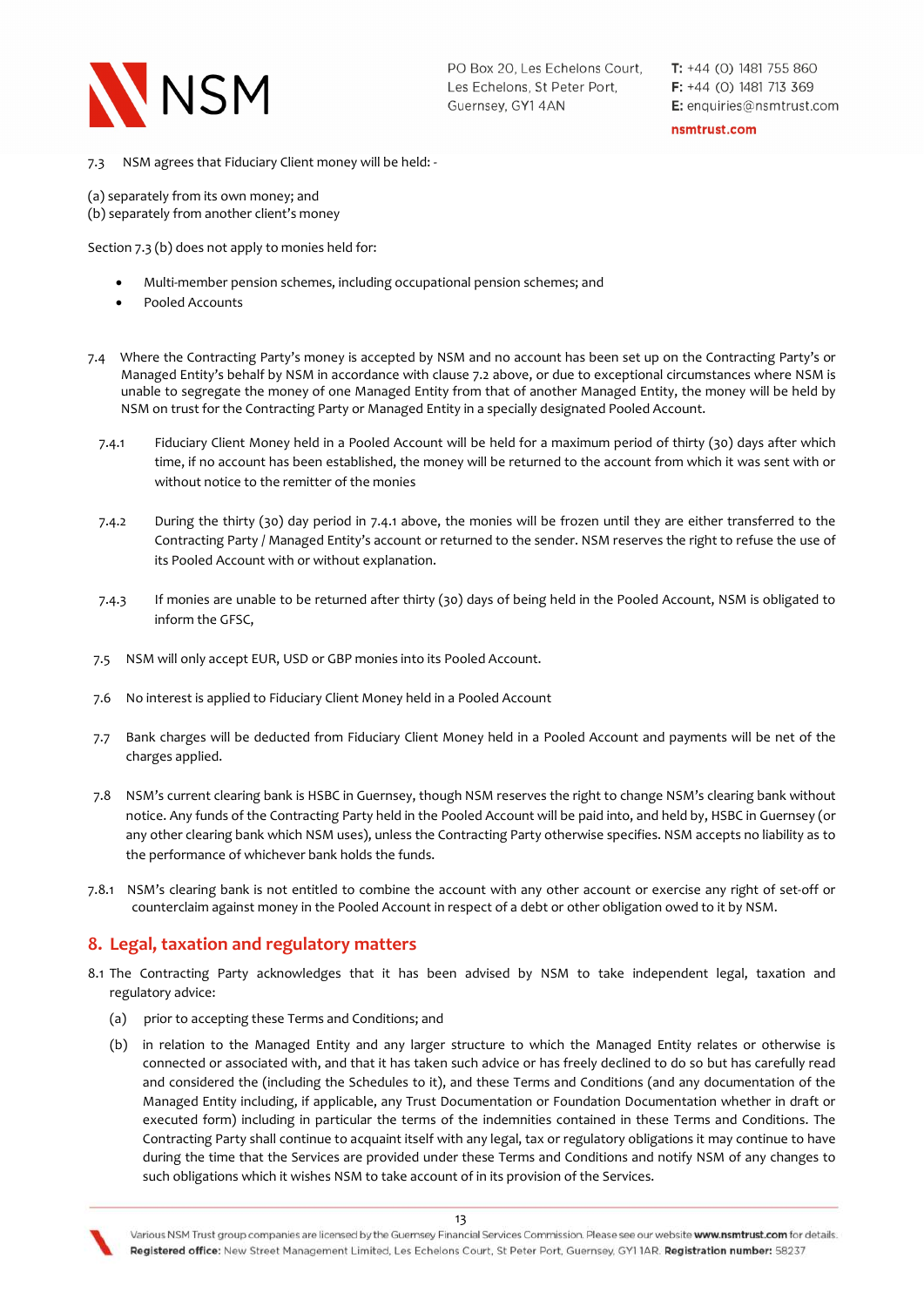

 $T: +44$  (0) 1481 755 860  $F: +44$  (0) 1481 713 369 E: enquiries@nsmtrust.com

nsmtrust.com

- 8.2 No NSM company provides, nor shall it provide, investment advice. Where investment advice is required in relation to or by any Managed Entity then that advice must be obtained from a third-party investment manager who shall not be an NSM company nor an employee. Where a third party investment manager is engaged on matters relating to the Contracting Party or to the Managed Entity then NSM may relay the advice received from such investment manager but at no time shall NSM be deemed to be giving such advice nor confirming it as being sound. This clause does not affect any obligations NSM may have under Law as regards NSM's duties as trustee to supervise the performance of investment managers.
- 8.3 NSM cannot advise the Contracting Party upon the merits of any transaction that the Contracting Party may be entering into and the Contracting Party will be responsible for any commercial decisions the Contracting Party makes.
- 8.4 The Contracting Party confirms that it has not been provided with any legal, taxation, regulatory or investment advice or advice in relation to the Managed Entity by NSM or its agents acting on NSM's behalf or advice in relation to the merits of any transaction.
- 8.5 NSM does not offer legal, tax or regulatory advice and at all times the Contracting Party and the Managed Entity (and beneficiaries, beneficial owners, council members or Officers as the case may be) must rely on their own legal, tax and regulatory advice.
- 8.6 If NSM draws to the attention of the Contracting Party or the Managed Entity (or the beneficiaries, beneficial owners, council members or Officers as the case may be) that a course of action or refraining from a course of action may or may not have tax, legal or regulatory implications then such communication by NSM shall not be considered tax, legal or regulatory advice and shall not be relied upon by the recipient of such communication. The recipient shall obtain such other tax advice as it considers necessary in these circumstances.
- 8.7 NSM accepts no liability whatsoever for the tax consequences of actions it takes in respect of the Managed Entity and the provision of the Services.

8.8 Upon:

- (a) any change in circumstances of the Contracting Party or the beneficiaries, beneficial owners, council members or officers of the Managed Entity;
- (b) any distribution from the trust being effected; or
- (c) other activities being undertaken with resulting tax or adverse legal implications, the Contracting Party shall (if the Contracting Party deems it necessary) instruct NSM on making any necessary reporting and undertaking all other
	- actions in order to comply with the requirements of any applicable Law or any relevant tax, regulatory or governmental authority. NSM will not be responsible for any compliance with reporting or filing requirements (whether for tax or legal purposes, or otherwise) in relation to the Managed Entity other than where NSM has a statutory obligation or has expressly agreed to do so in writing.
- 8.9 Except where NSM has expressly agreed to provide a service, the Contracting Party or any other party associated with the Managed Entity or Services provide by NSM, has sole responsibility for the management of their legal, accounting and tax affairs including any required filings and payments and complying with any Applicable Laws and regulations in any jurisdiction. NSM has not given any legal, accounting or regulatory advice (including tax advice) in any jurisdiction and no discussions held with or information provided by NSM should in anyway be construed as or relied upon as "advice" in this context.
- 8.10 NSM acting reasonably may insist on receiving legal or tax advice in respect of any Managed Entity at the expense of the Contracting Party or Managed Entity.
- 8.11 NSM is permitted to provide sponsor services to the Contracting Party and Managed Entities in respect of such Contracting Party's or Managed Entities' reporting requirements under FATCA or any IGAs or the CRS (Sponsor Services).
- 8.12 A Contracting Party may engage NSM to provide Sponsor Services. Such Sponsor Services may be provided in addition to the existing Services provided by NSM or may be provided as a sole service to the Contracting Party or Managed Entity. Whether or not NSM has been engaged to provide Sponsor Services to a Contracting Party or a Managed Entity, NSM may disclose information in respect of such reporting requirements pursuant to clause 16.2(a). For the avoidance of doubt, NSM shall not provide Sponsor Services to the Contracting Party or Managed Entities unless it has expressly agreed to do so in writing to the Contracting Party or Managed Entity.

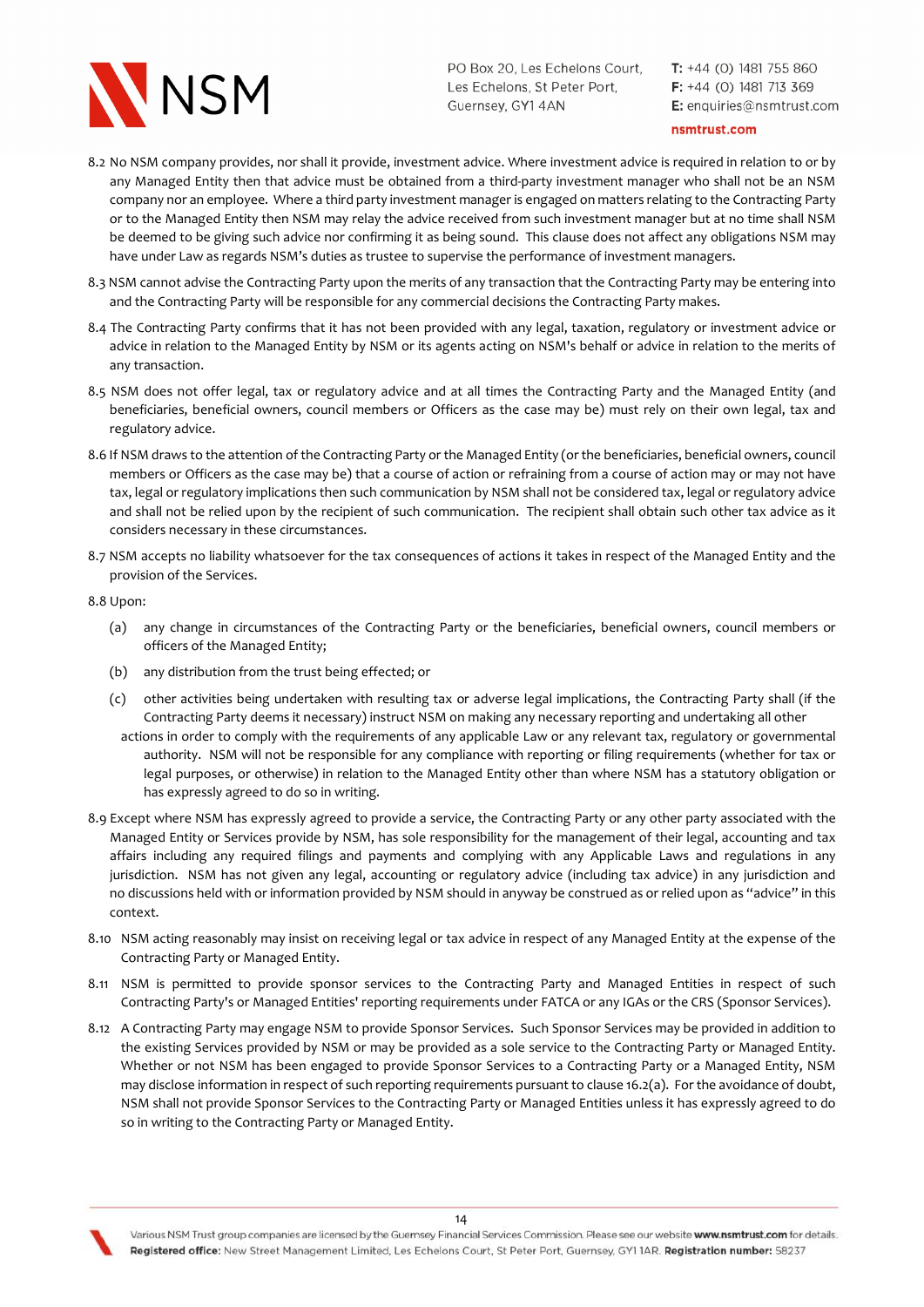

 $T: +44$  (0) 1481 755 860  $F: +44$  (0) 1481 713 369 E: enquiries@nsmtrust.com

#### nsmtrust.com

8.13 The Contracting Party undertakes to keep NSM fully informed and updated of any information relevant to any disclosures required under FATCA or any IGA or the CRS. The Contracting Party hereby indemnifies NSM for any liability or loss whatsoever suffered by NSM in connection with NSM providing Sponsor Services to the Contracting Party or the Managed Entity, other than liability or loss arising from the gross negligence, grossly negligent misrepresentation, fraud or wilful default of NSM, its officers or employees.

# 9. Termination

9.1 The Agreement shall continue in force until terminated:

- (a) by either party giving to the other not less than ninety (90) days' notice in writing (unless a shorter period is agreed); or
- (b) by NSM:
	- a. immediately upon an Event of Default;
	- b. at the expiry of the 60 days' notice under clause 4(e) following the disposal of the Contracting Party's interest in the Managed Entity.
- 9.2 Where the Agreement is terminated by NSM upon an Event of Default, NSM shall as soon as reasonably practicable following NSM becoming aware of the Event of Default, confirm in writing to the Contracting Party the termination of the Agreement and the effective date of such termination.
- 9.3 Upon termination of this Agreement for any reason:
	- (a) the Contracting Party shall immediately pay to NSM all of the Contracting Party's outstanding unpaid invoices and interest and, in respect of Services supplied but for which no invoice has been submitted (including any termination fee payable in accordance with clause 6.5), NSM may submit an invoice, which shall be payable immediately on receipt; and
	- (b) where the Corporate Services include the provision of a director or a company secretary NSM will promptly take all steps necessary to effect the resignation of such director or company secretary (such resignation to be effective contemporaneously with the cessation of the provision of Corporate Services) in accordance with the constitutional documents of the company and applicable Law; and
	- (c) where NSM provides either Corporate Services to a foundation or Trust Services then these Terms and Conditions shall cease (in relation to the provision of those Services) upon NSM ceasing to provide such Services, such cessation being in accordance with the terms of the Trust Documentation or Foundation Documentation and applicable Law.
- 9.4 Upon cessation of the provision of the Corporate Services and subject to the terms hereof and provided it is not prohibited from doing so by applicable Law NSM shall deliver to the Contracting Party or to such other party as the Contracting Party instructs the records of the Managed Entity held by NSM and its agents, provided that NSM shall be entitled at the expense of the Contracting Party to make or have made and keep copies of such of the records as NSM wishes or as NSM is obliged to keep by applicable Law.
- 9.5 Upon the termination of NSM's involvement in the affairs of the Managed Entity:
	- (a) NSM may arrange payment of any amounts due to it in respect of the provision of Services up to and including the date of termination from the assets of the Managed Entity in accordance with clause 6.8, or otherwise exercise a right of lien over such assets, notwithstanding that it may have been the practice of the Contracting Party to meet such fees and expenses;
	- (b) NSM shall cause its Officers, employees and appointees to resign from all positions of the Managed Entity;
	- (c) where the Managed Entity is other than a trust or foundation, NSM shall be entitled to transfer or procure the transfer of the Managed Entity into the sole name of the Contracting Party and thereupon NSM shall be under no further obligation to provide management or administrative services to the Managed Entity or to maintain the same in good standing; and the Contacting Party shall be responsible for providing replacement directors and other officers as necessary who are eligible to act; and
	- (d) where the Managed Entity is a trust or foundation, the Contracting Party shall find a suitable replacement for NSM as trustee, protector, council member, guardian, resident agent or administrator as necessary. Should the Contracting

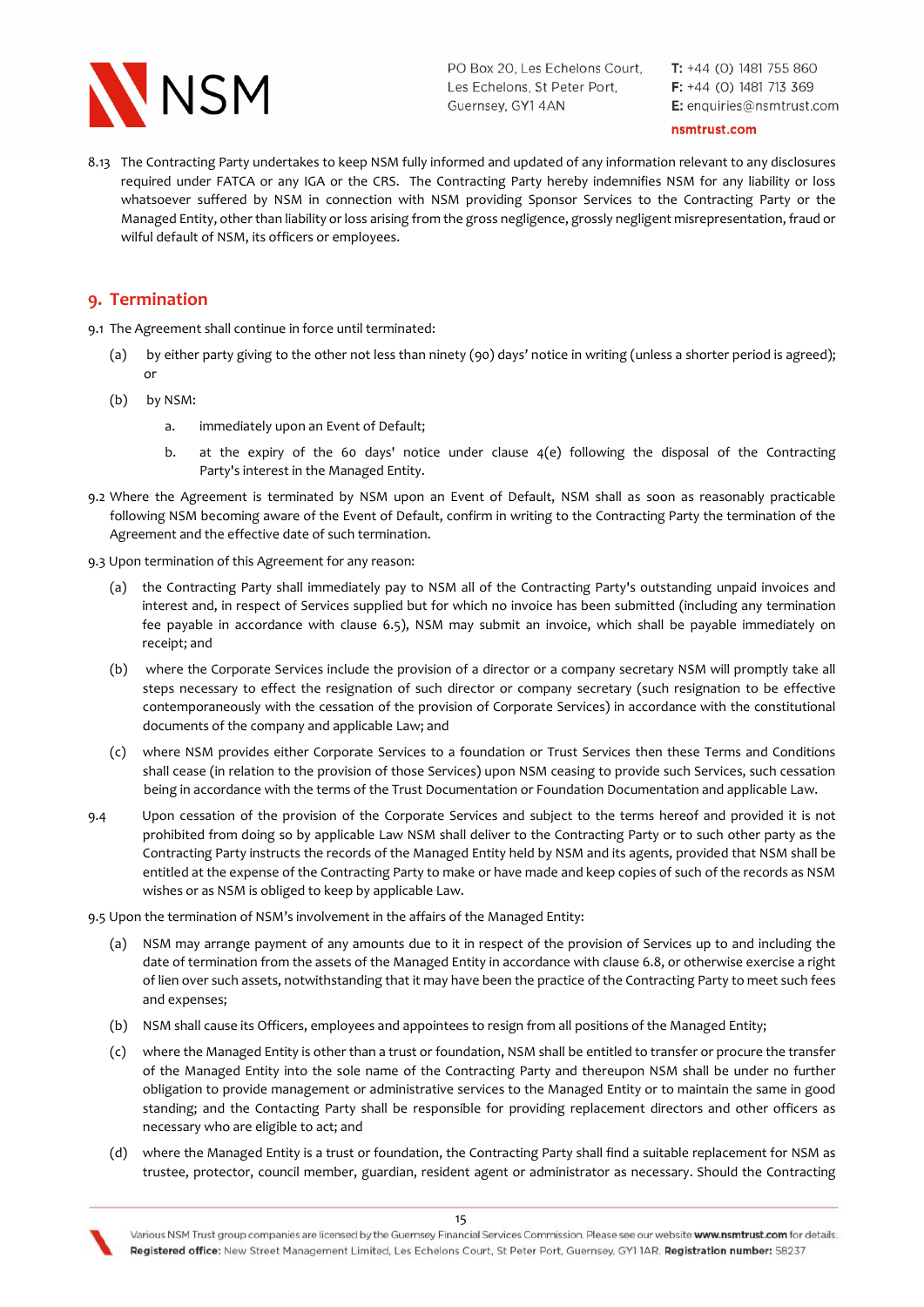

 $T: +44$  (0) 1481 755 860  $F: +44$  (0) 1481 713 369 E: enquiries@nsmtrust.com

nsmtrust.com

 Party fail to provide such replacement within sixty (60) days then NSM may find such a replacement (which includes making an application to a court in any jurisdiction) and, on behalf of (but without reference to) the Contracting Party, enter into agreement with such replacement as to the provision of the Services and payment therefor.

- 9.6 Subject to the terms of the relevant Company Documentation, Trust Documentation or Foundation Documentation NSM shall be entitled to, and where appropriate the Contracting Party shall procure without delay, an express indemnity from the continuing and/or new trustees, directors, council members or administrators in a form acceptable to NSM against all fiscal liabilities and all other liabilities whatsoever for which NSM and any other of the Indemnified Parties may be or become liable as provider of, or in connection with the provision of, the Services to the Managed Entity.
- 9.7 NSM shall retain documents of the Managed Entity in its possession for the period prescribed by the Law. After such period has elapsed NSM shall be free to dispose of any documents as it thinks fit without further reference to the Contracting Party.
- 9.8 These Terms and Conditions shall remain in force, subject to the foregoing provisions or unless modified in writing by the Parties hereto.

# 10. Conflicts

- 10.1 NSM provides a wide range of services to a large number of clients and whilst NSM has procedures in place to try to manage, if possible, or otherwise address any conflict of interest. It is possible that a conflict of interest may arise as a result either between:
	- (a) the Contracting Party and NSM; or
	- (b) the Contracting Party and another of NSM's clients, client companies or other Managed Entity.
- 10.2 If NSM becomes aware, or are notified of a possible conflict of interest, the Contracting Party shall be notified as appropriate and procedures will be put in place to ensure confidentiality and manage or address any conflict, which may if NSM considers it necessary in the circumstances, involve NSM ceasing to provide the Services.

## 11. Complaints

- 11.1 Both NSM and the Contracting Party shall use all reasonable endeavours to negotiate in good faith and settle amicably any dispute arising from or in connection with these Terms and Conditions and the Application Documentation (including the Schedules to Application Documentation ).
- 11.2 Where this it is not possible to resolve the dispute through liaison with the Key Contact, a Contracting Party may use NSM's Internal Complaints Procedure, details of which are available on our website www.nsmtrust.com, which may be amended from time to time by NSM.

## 12. Communication

- 12.1 Subject to the requirements of clause 20, NSM will communicate with the Contracting Party by way of letter, fax, e-mail, telephone , other mutually agreed forms of electronic communication or any combination of the above using the contact details last given to NSM by the Contracting Party in communication generally. NSM assumes that the Contracting Party is willing to receive all general correspondence sent by e-mail. The Contracting Party will inform NSM if it has specific confidentiality requirements, such as a requirement for encrypted e-mails. The cost of setting up any encryption facility on NSM's system may be added as a disbursement at NSM's discretion.
- 12.2 Should the Contracting Party not wish NSM to communicate with it via any particular method, it must instruct NSM accordingly.
- 12.3 Where the Contracting Party has provided an e-mail address to NSM, it agrees that NSM may send notices required to be sent to it in writing under the Terms and Conditions to the Contracting Party to that e-mail address. It is the Contracting Party's responsibility to ensure that the Contracting Party notifies NSM of any changes to that e-mail address.
- 12.4 NSM reserves the right to record telephone calls.

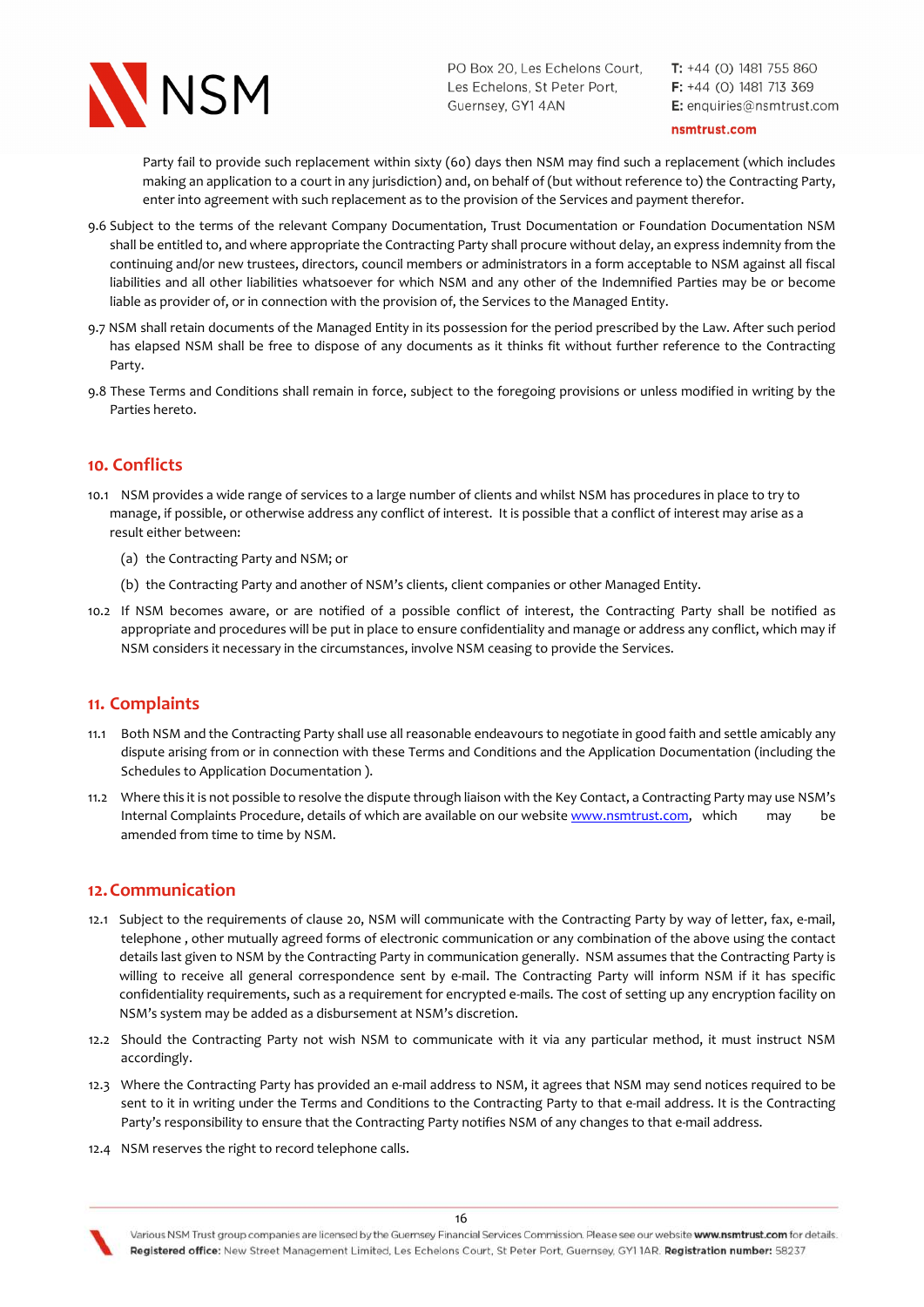

 $T: +44$  (0) 1481 755 860  $F: +44$  (0) 1481 713 369 E: enquiries@nsmtrust.com

nsmtrust.com

# 13. Storage of Client Documents

- 13.1 After the completion of any matter and subject to the terms of the Data Protection Privacy Statement, NSM is entitled to retain all papers and documents which have come into existence in the course of NSM acting for the Contracting Party until all fees and disbursements have been settled in full.
- 13.2 Thereafter and subject to the terms of the Data Protection Privacy Statement, NSM will keep all documents, correspondence, memoranda and notes which have been created in the course of the provision of the Services and ancillary services for such period as NSM considers being appropriate. NSM reserves the right, but has no obligation to make electronic copies of any such documents, correspondence, memoranda and notes and save for original signed documents, NSM reserves the right to destroy such documents.
- 13.3 Should NSM need to retrieve files from storage, either in relation to new instructions to act for the Contracting Party (where the archived files are relevant) or where the Contracting Party has asked NSM to retrieve specific documents or papers, NSM reserves the right to charge for such services.

# 14. Copyright

- 14.1 All correspondence, files and records (other than statutory corporate records) and all information and data held by NSM on any computer system is the sole property of NSM for its own use and the Contracting Party acknowledges that the Contracting Party has no right of access or control over such information.
- 14.2 NSM's website (www.nsmtrust.com) and all material contained in it provides general information only. None of its content constitutes legal or professional advice and it should not be relied upon as such. NSM does not accept responsibility for any loss which may arise from reliance on information contained in this website. NSM does not guarantee that documents or files within NSM's website are virus-free. As such, NSM accepts no liability or responsibility for any loss or damage, however caused, by any virus. NSM strongly recommends that the Contracting Party uses virus-checking software when using NSM's website. In addition, the Contracting Party is responsible for virus-checking any document or file attachment that the Contracting Party sends to NSM via the website. NSM is not responsible for the content or privacy policies of any external internet websites linked to NSM's website. NSM does not endorse any information contained in any external internet sites and the links on NSM's website do not imply any association by NSM with the policies of the organisations responsible for such websites.

# 15. Data handling

- 15.1 NSM is registered as a holder of Data in relation to NSM's clients and contacts under the Data Protection Law.
- 15.2 During the course of the Contracting Party's relationship with NSM, NSM may collect Data and other information from the Contracting Party, the Managed Entity and / or any beneficial owner or settlor or founder or beneficiaries in connection with these Terms and Conditions. The Data Protection Privacy Statement describes how NSM may collect, use and share such Data.

## 16. Disclosure

- 16.1 NSM shall not divulge or use for NSM's own benefit any confidential information which NSM may obtain in relation to the Contracting Party's affairs, except where required in the proper discharge of NSM's duties under these Terms and Conditions or to any person to whom NSM has properly delegated any of NSM's functions to enable NSM to perform NSM's duties diligently and properly.
- 16.2 Notwithstanding the provisions set out in clause 16.1 above, NSM may disclose information which would otherwise be confidential if, and to the extent that it is:

17

(a) required by Law and under FATCA, the CRS and any IGAs;

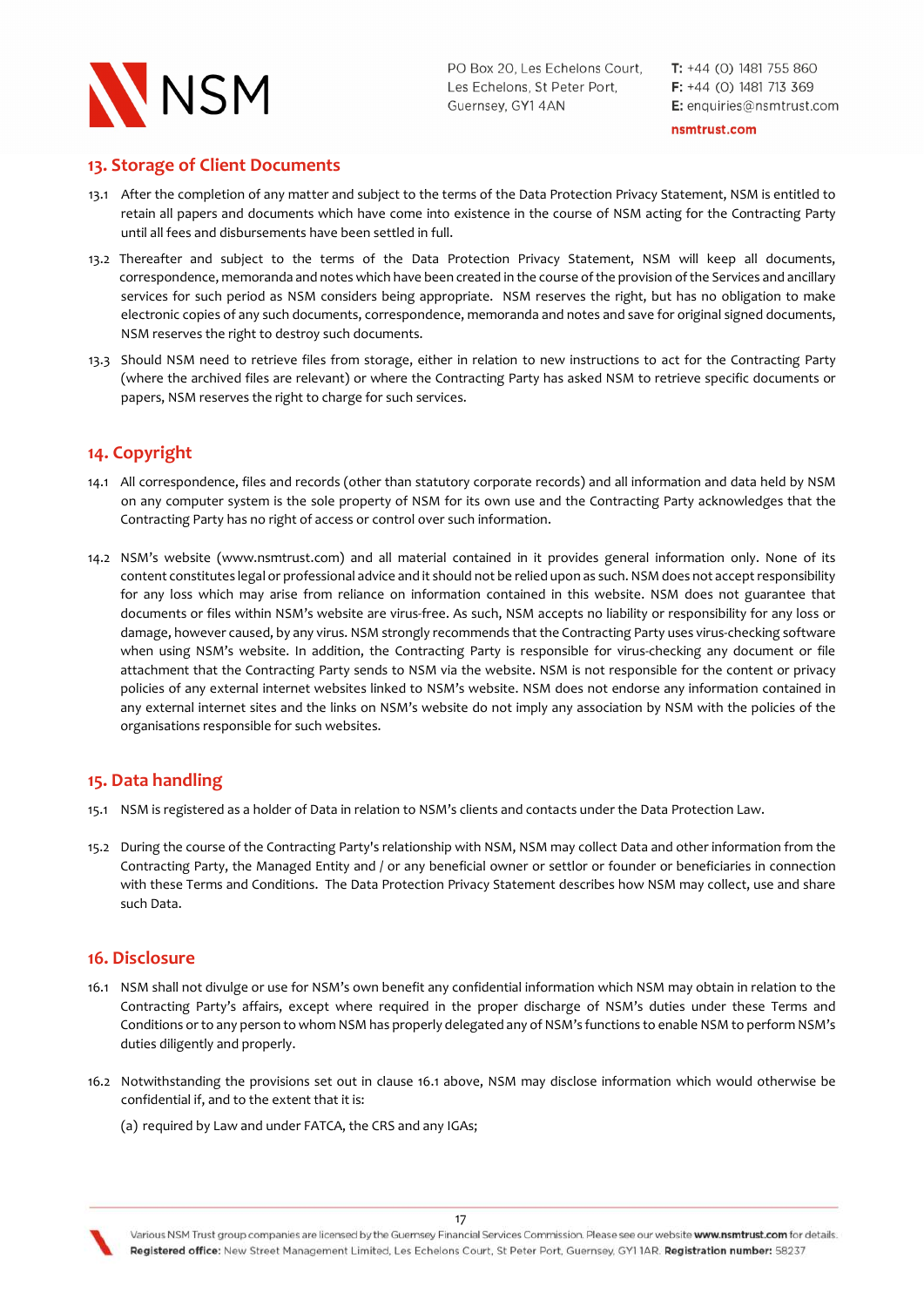

 $T: +44$  (0) 1481 755 860  $F: +44$  (0) 1481 713 369 E: enquiries@nsmtrust.com

nsmtrust.com

- (b) required or reasonably requested by any securities exchange, listing authority or regulatory or governmental body to which NSM, the Contracting Party or the Managed Entity is subject or submits, wherever situated whether or not the requirement to provide the information has the force of Law;
- (c) disclosed to the Contracting Party's professional advisers, auditors and bankers;
- (d) information which has come into the public domain through no fault of NSM, where such information as was in NSM's possession prior to the date it was obtained in connection with the Services rendered under these Terms and Conditions, or where such information was obtained or independently developed by NSM on a non-confidential basis.

# 17. Client Due Diligence and Anti-Money Laundering

- 17.1 As part of NSM's take on procedures and to comply with the relevant legislation, NSM will be required by anti-money laundering regulations to obtain information and documentation to identify and verify the Contracting Party's identity and certain persons connected to the Contracting Party and the Managed Entity unless an exemption is available. NSM will inform the Contracting Party of what evidence, documentation and/or information NSM requires from time to time. Contracting Party acknowledges that the Contracting Party has no right of access or control over such information.
- 17.2 The Contracting Party agrees that if such evidence, information and/or documentation is not made. available to NSM when required, by and in a form acceptable to us, NSM may without any liability terminate the engagement with the Contracting Party with immediate effect. The time at which such information and documentation is required and the form in which it shall be delivered to NSM shall be determined by NSM in its absolute discretion.
- 17.2 The Contracting Party acknowledges that NSM operates under a regulatory regime designed to prevent money laundering and the financing of terrorism. As a consequence, thereof NSM is at times restricted as to how NSM operates. At no time shall NSM be required to breach such regulatory regime and Laws. The performance of the Services may also be affected or restricted by directions issued by a law enforcement, regulatory or other governmental agency and therefore NSM may be unable to perform the Services as the Contracting Party wishes. In such circumstances NSM shall not be liable for any losses to the Contracting Party or to the Managed Entity as a result of (a) the manner of performing the Services or (b) NSM's failure to perform the Services as a result of such regime or the directions issued to NSM thereunder.
- 17.3 The Contracting Party acknowledges that NSM operates under a regulatory regime designed to prevent money laundering and the financing of terrorism. As a consequence, thereof NSM is at times restricted as to how NSM operates. At no time shall NSM be required to breach such regulatory regime and Laws. The performance of the Services may also be affected or restricted by directions issued by a law enforcement, regulatory or other governmental agency and therefore NSM may be unable to perform the Services as the Contracting Party wishes. In such circumstances NSM shall not be liable for any losses to the Contracting Party or to the Managed Entity as a result of (a) the manner of performing the Services or (b) NSM's failure to perform the Services as a result of such regime or the directions issued to NSM thereunder.
- 17.4 NSM is and is required to be licensed by the Guernsey Financial Services Commission under the Fiduciary Law. NSM is authorised to carry on by way of business all fiduciary activities regulated under the Fiduciary Law. NSM companies each have full fiduciary licences under Section 6 of the Regulation of Fiduciaries, Administration Businesses and Company Directors, etc. (Bailiwick of Guernsey) Law, 2000 to provide Corporate and Trust Services.
- 17.5 NSM is obliged to comply with the terms of the Fiduciary Law, legislation ancillary to the Fiduciary Law and the Fiduciary . Additionally, NSM is obliged to comply with other Guernsey Law requirements including anti-money laundering legislation, proceeds of crime legislation and financing of terrorism legislation. At no time in the course of providing the Services shall NSM or any Officer or employee of NSM be required to act or refrain from acting in such a matter as to breach the requirements of any applicable Guernsey or other Law (including but not limited to those referred to in the preceding sentence) or take any actions which might jeopardise any license granted by the Guernsey Financial Services Commission. Any fees, charges or expense incurred by NSM in respect of any work that NSM undertakes in order to comply with its third parties obligations with regard to anti-money laundering and other regulatory requirements shall be reimbursed by the Contracting Party or Managed Entity.

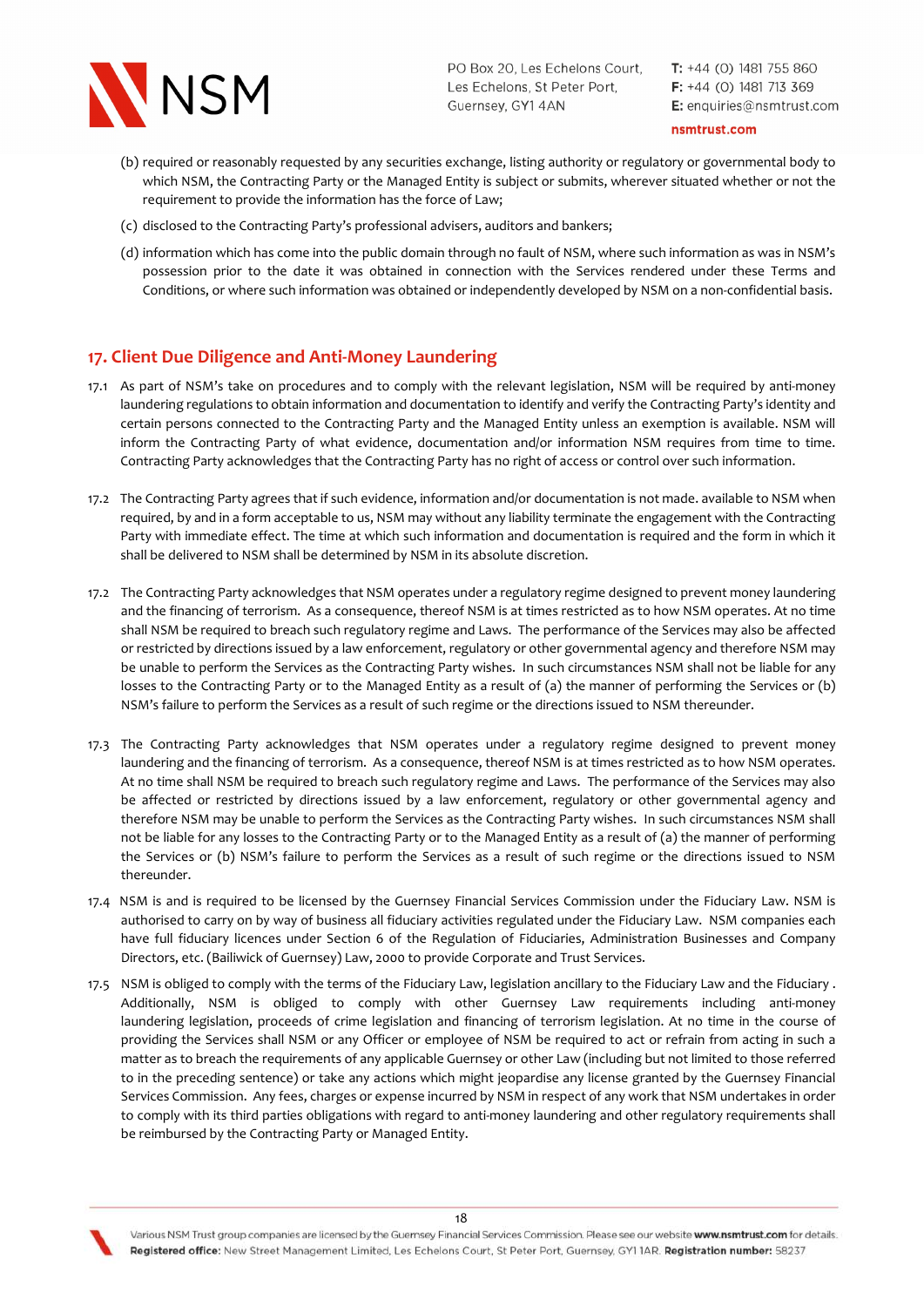

nsmtrust.com

# 18. Compliance with relevant requirements

#### 18.1 The Contracting Party shall:

- (a) comply with all applicable laws, statutes, regulations, and codes relating to anti-bribery and anti-corruption including but not limited to the UK Bribery Act 2010 (the "Relevant Requirements");
- (b) not engage in any activity, practice or conduct which would constitute an offence under sections 1, 2 or 6 of the UK Bribery Act 2010 if such activity, practice or conduct had been carried out in the UK;
- (c) have and shall maintain in place policies and procedures, including but not limited to adequate procedures under the UK Bribery Act 2010, to ensure compliance with the Relevant Requirements, and clause (b), and will enforce them where appropriate;
- (d) promptly report to NSM any request or demand for any undue financial or other advantage of any kind received by the Contracting Party in connection with the performance of the Services;
- (e) immediately notify NSM (in writing) if a foreign public official becomes an officer or employee of the Contracting Party or acquires a direct or indirect interest in the Contracting Party (and the Contracting Party warrants that it has no foreign public officials as Officers, employees or direct or indirect owners at the date of the Letter of Engagement).
- 18.2 The Contracting Party shall ensure that any person associated with the Contracting Party who is performing services does so only on the basis of a written contract which imposes on and secures from such person terms equivalent to those imposed on the Contracting Party in this clause 18 (the "Relevant Terms"). The Contracting Party shall be responsible for the observance and performance by such persons of the Relevant Terms, and shall be directly liable to NSM for any breach by such persons of any of the Relevant Terms.
- 18.3 Breach of this clause 18 shall be deemed a material breach constituting an Event of Default for the purposes of clause 9.1(b).
- 18.4 For the purpose of this clause 18, the meaning of adequate procedures and foreign public official and whether a person is associated with another person shall be determined in accordance with section 7(2) of the UK Bribery Act 2010 (and any guidance issued under section 9 of that Act), sections 6(5) and 6(6) of that Act and section 8 of that Act respectively. For the purposes of this clause 18 a person associated with the Contracting Party includes but is not limited to any director, officer, employee or contractor.

# 19. Miscellaneous Provisions

- 19.1 No failure or omission on the part of NSM to exercise, and no delay on its part in exercising, any right or remedy under these Terms and Conditions or provided by law will operate as a waiver thereof, nor will any single or partial exercise of any right or remedy preclude any other or further exercise thereof or the exercise of any other right or remedy.
- 19.2 Where the Contracting Party comprises of more than one person:
	- (a) each such person hereby appoints the other such person(s) to act as his agent to exercise full power and authority in connection with the Services on his behalf; and
	- (b) the obligations and liabilities of the Contracting Party in connection with these Terms and Conditions shall be joint and several and all obligations, covenants, agreements, undertakings, representations and warranties made pursuant to these Terms and Conditions are entered into, agreed, given or made jointly and severally by those persons comprising the Contracting Party.
- 19.3 The rights and remedies provided in these Terms and Conditions are cumulative and not exclusive of any rights or remedies provided by Law or otherwise.
- 19.4 Any provision of these Terms and Conditions which is held invalid or unenforceable in any jurisdiction shall be ineffective to the extent of such invalidity or unenforceability without invalidating or rendering unenforceable the remaining provisions hereof, and any such invalidity or unenforceability shall not invalidate or render unenforceable such provisions in any other jurisdiction.
- 19.5 Neither the Contracting Party nor the Managed Entity shall use, nor cause nor permit to be used, directly or indirectly, NSM name in any text or document or promotional literature without the prior written consent of NSM.

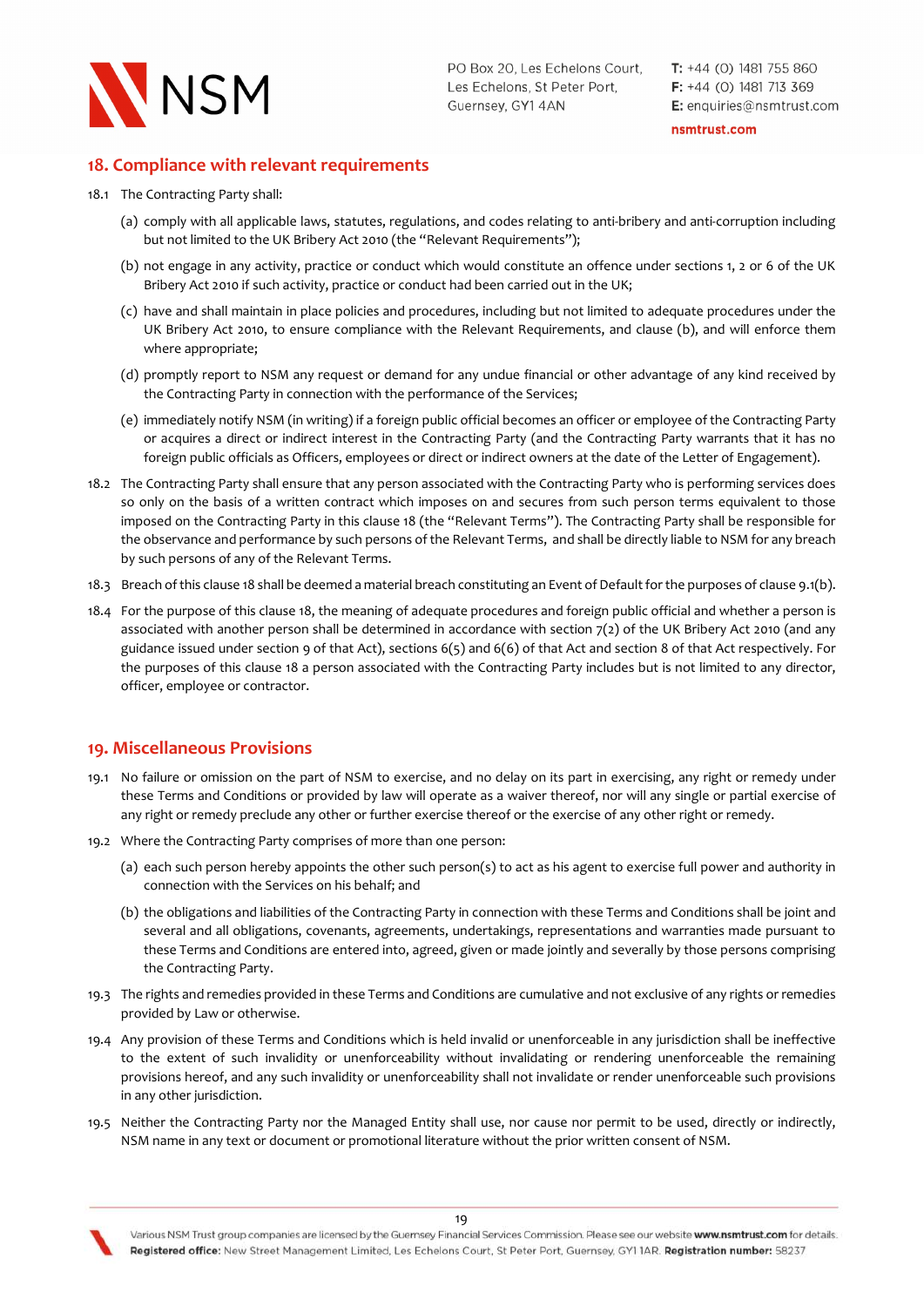

 $T: +44$  (0) 1481 755 860  $F: +44$  (0) 1481 713 369 E: enquiries@nsmtrust.com

nsmtrust.com

- 19.6 Subject to and save as a consequence of any disclosure made under clause 19.15, neither of the Parties shall do or commit any act, matter or thing which would or might bring into disrepute in any manner the business or reputation of the other Party.
- 19.7 Notwithstanding any other provision of these Terms and Conditions, at no time shall NSM be required by the Contracting Party or the Managed Entity in connection with the provision of the Services to break any applicable Law or direction from, to not adhere to any code of practice issued by, any regulatory, statutory or governmental authority.
- 19.8 Where any of the obligations of NSM under these Terms and Conditions requires a licence from the Guernsey Financial Services Commission (or other applicable regulator) in order for NSM to lawfully fulfil those obligations then such obligations shall be binding on and may be fulfilled by only those members of NSM who hold the requisite license.
- 19.9 The Contracting Party may not assign its rights or obligation under these Terms and Conditions without the written consent of NSM who may in its absolute discretion withhold such consent. NSM may assign any or all of its rights and obligations under these Terms and Conditions and need not obtain the consent of the Contracting Party to such assignment. The rights and powers of NSM shall remain valid and binding for all purposes notwithstanding any change which may be made at any time in the constitution of the entity by which the business of NSM may be carried on and shall continue to be available to the entity carrying on that business.
- 19.10 The Contracting Party acknowledges that NSM is required by Guernsey Law to behave towards regulators in an open, honest and co-operative manner and is required to make disclosures on the occurrence of certain events.
- 19.11 The Contracting Party further acknowledges that in providing the Services NSM will have obligations to third parties, including but not limited to beneficiaries of a trust or shareholders of a company. Where NSM's obligations to such third parties conflict with NSM's obligations under these Terms and Conditions then the Parties shall, in good faith and promptly, negotiate to resolve a course of action. Nothing in these Terms and Conditions shall be deemed to require NSM to break its fiduciary and/or corporate governance obligations arising out of the provision of the Services and, in the absence of resolution between the Parties as to the course of action, the fiduciary and/or corporate governance obligations shall prevail over these Terms and Conditions.
- 19.12 The Contracting Party shall promptly notify NSM of any dispute, conflict or litigation in which the Managed Entity may become involved.
- 19.13 The Parties hereby acknowledge that the Application Documentation and Special Fee Agreement is confidential and that neither Party shall disclose information to any third party about the Application Documentation and Special Fee Agreement, the Managed Entity or the Services except as set out in these Terms and Conditions or as required by applicable Law. NSM reserves the right to make such disclosure if it is in the commercial interests of NSM and the Managed Entity. Notwithstanding any provision of these Terms and Conditions the Parties may disclose the Application Documentation and Special Fee Agreement to their professional advisers (including but not limited to their lawyers, accountants and auditors) or to any relevant regulatory authority, law agency or supervisory body.
- 19.14 NSM may in its sole discretion vary the Terms and Conditions from time to time. Where NSM varies the Terms and Conditions during the course of providing the Services it shall use reasonable endeavours to draw the Contracting Party's attention to such variation.
- 19.15 NSM may, in its sole discretion, take any action in relation to the Managed Entity where it is subject to an Insolvency Event.
- 19.16 Nothing in these Terms and conditions shall affect any other security or surety which NSM at any time might have in respect of the liabilities of the Contracting Party and any Managed Entity.
- 19.17 The Liabilities of any Managed entity and the Contracting Party shall not be discharged by any part payment but shall continue until such time as all the liabilities of any Managed entity and the Contracting Party to NSM have been discharged.
- 19.18 Each of the provisions of these Terms and Conditions shall be severable and distinct from one another, and if at any time any one or more of those provisions is or becomes invalid, illegal or unenforceable, the validity, legality and enforceability of the remaining provisions shall not in any way be affected or impaired.

## 20. Notice

20.1 Any communication, notice or other document (including any invoice) to be given under these Terms and Conditions shall be in writing (which may include communications by email) in English and shall be deemed duly given if signed by the Party



Various NSM Trust group companies are licensed by the Guernsey Financial Services Commission. Please see our website www.nsmtrust.com for details. Registered office: New Street Management Limited, Les Echelons Court, St Peter Port, Guernsey, GY11AR. Registration number: 58237